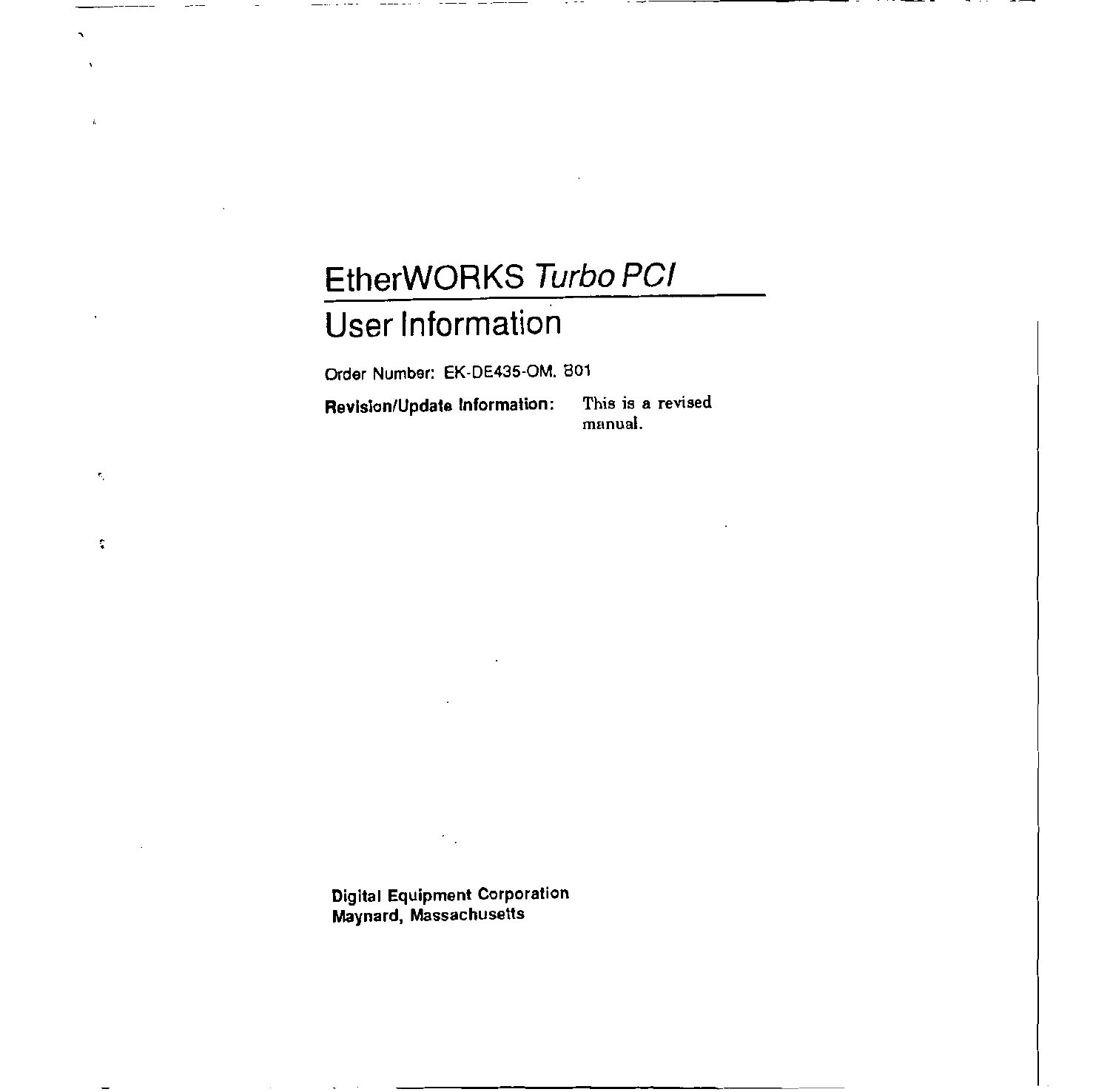#### FCC ID: A09-DE435 FCC ID: A09-DE434

FCC NOTICE: Thie device complies with Part 15 of the FCC Rules. Operation is subject to the following conditions: (1) this device may not cause harmful interference, and (2) this device must accept any interference received, including interference that may cause undesired operation.

*I*   $\int$ 

Note: This equipment has been tested and found to comply with the limits for a Class B digital device, pursuant to Part 15 of the FCC rules. These limits are designed to provide reasonable protection against harmful interference in a residential installation.

Any changes or modifications made to this equipment may void the user's authority to operate this equipment.

This equipment generates, uses, and can radiate radio frequency energy and, if not installed and used in accordance with the instructions, may cause harmful interference to radio communications. However, there is no guarantee that interference will not occur in a particular installation. If this equipment does cause harmful interference to radio or television reception, which can be determined by turning the equipment off and on, the user is encouraged to try to correct the interference by one or more of the following measures:

- Re-orient or relocate the receiving antenna
- Increase the separation between the equipment and receiver
- Connect the equipment into an outlet on a circuit different from that to which the receiver is connected
- Consult the dealer or an experienced radio/TV technician for help

The use of unshielded Ethernet cables on Thin Wire and thick wire ports with this equipment is prohibited due to non-compliance with FCC regulations for a Class B computing device pursuant to Part 15 of FCC Rules.

BENUTZERffiNWEIS: Das EtherWORKS *Turbo* PC/-Modul in Verbindung mit Turbo Personalcomputersystemem entsprechen den Funkentstoranforderungen der DBP-Verfugung 623/69 und VDE0871 Grenzwertklasse B.

#### **VCCI NOTICE:**

この装置は、第一種情報装置(商工業地域において使用されるべき情報装置) で商工 業地域での電波障害防止を目的とした情報処理装置等電波障害自主規制協議会 (VCCI) 基準に適合しております。

役って, 住宅地域またはその隣接した地域で使用すると, ラジオ, テレビジョン受信 ·機等に受信障害を与えることがあります。

取扱説明書に従って正しい取り扱いをして下さい。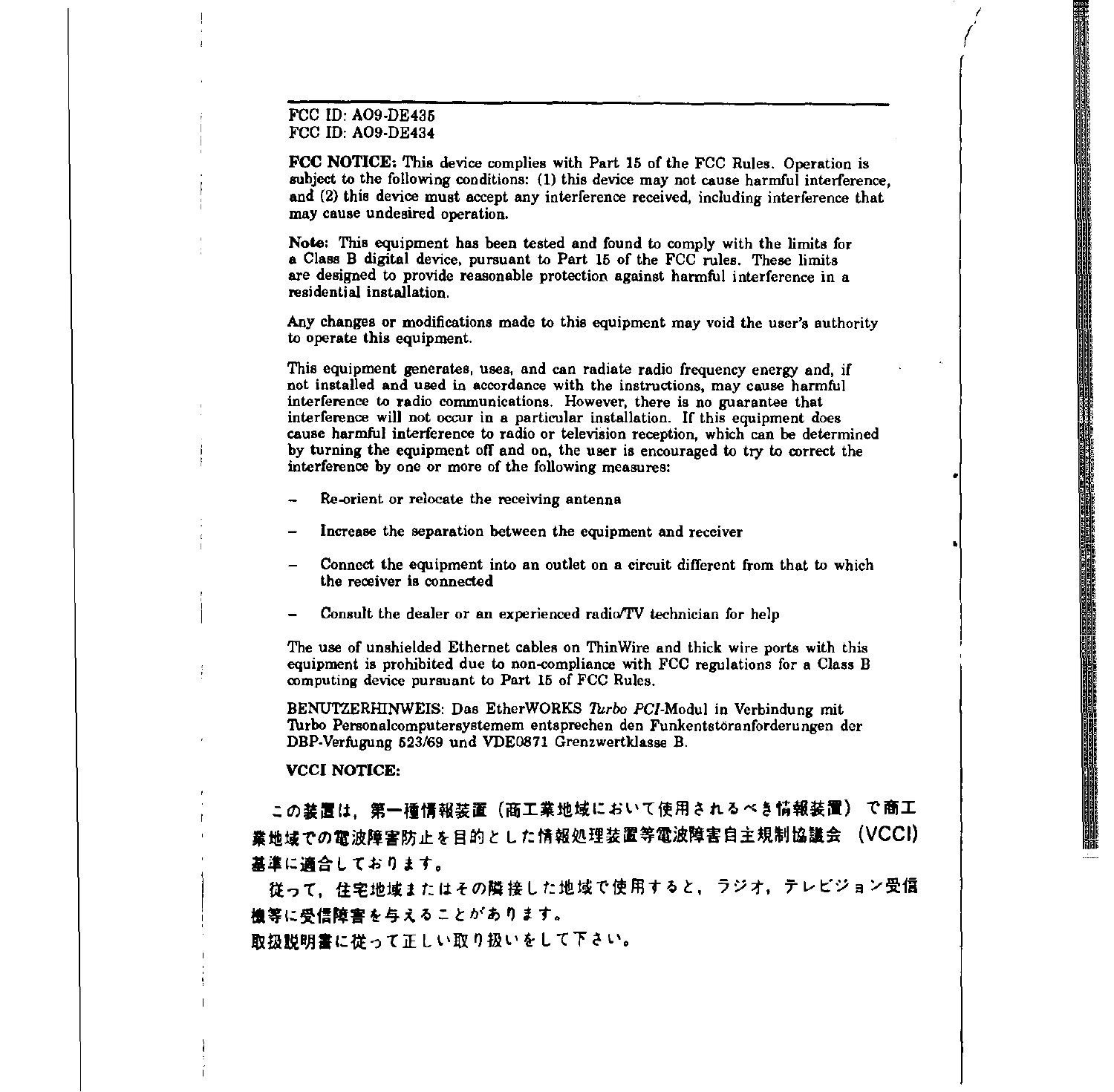#### First printing, June 1994 Second printing, October 1994

Digital Equipment Corporation makes no representations that the use of its products in the manner described in this publication will not infringe on existing or future patent rights, nor do the descriptions contained in this publication imply the granting of licenses to make, use, or sell equipment or software in accordance with the description.

© Digital Equipment Corporation 1994.

All Rights Reserved.

Printed in Australia

ċ,

 $\boldsymbol{\varsigma}$ 

DIGITAL, DECpc, EtherWORKS, PATHWORKS, ThinWire, VAX DOCUMENT, and the DIGITAL logo are trademarks of Digital Equipment Corporation.

CompuServe is a registered trademark of CompuServe, Inc.

IEEE is a registered trademark of the Institute of Electrical and Electronics Engineers, Inc.

Intel is a registered trademark of Intel Corporation.

Microsoft is a registered trademark and Windows NT is a trademark of Microsoft Corporation.

NetWare is a trademark of Novell, Inc.

08/2 is a registered trademark of International Business Machines Corporation.

SCO Unix is a trademark of Santa Cruz Operations, Inc.

All other trademarks and registered trademarks are the property of their respective holders.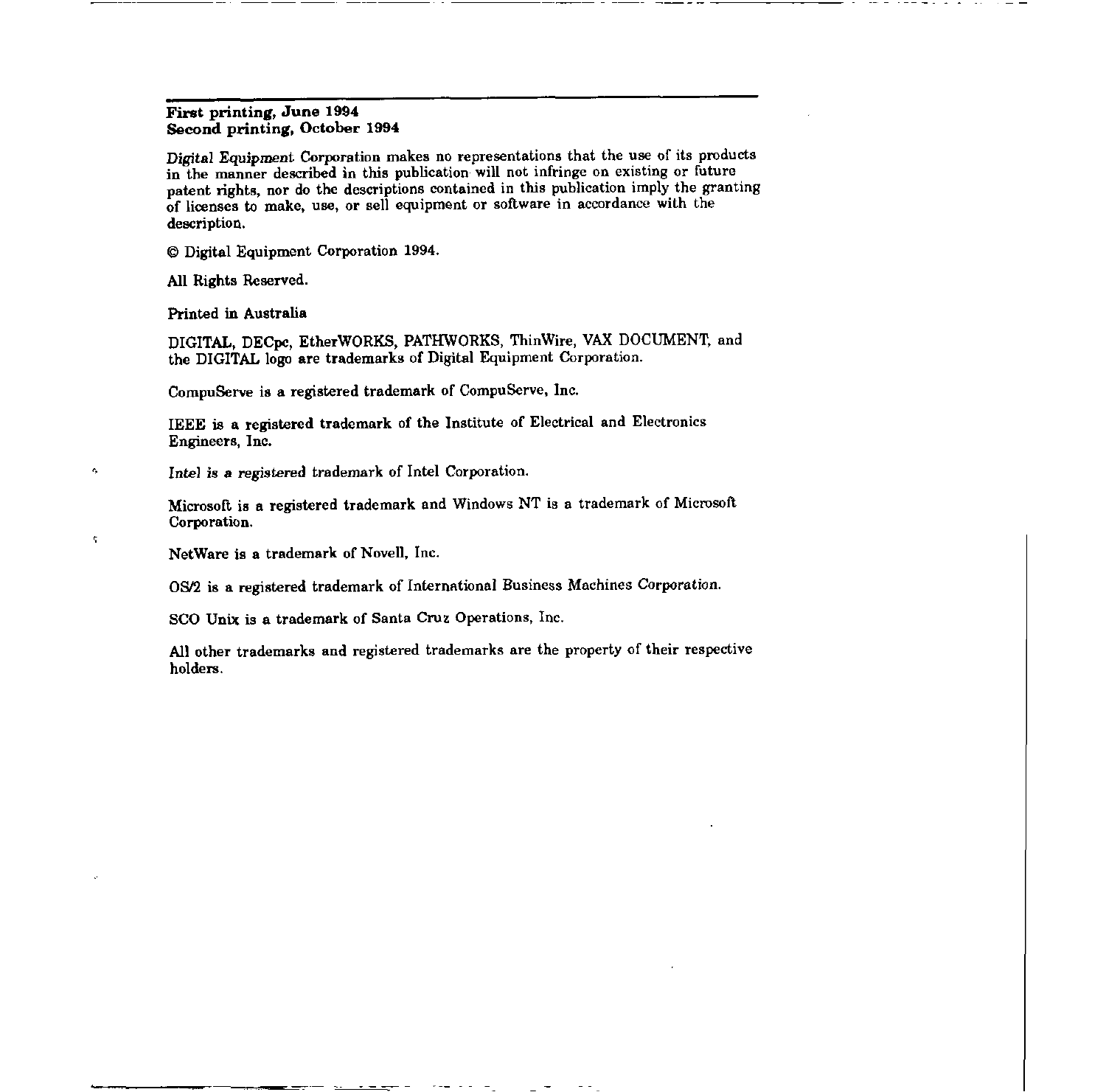# **Contents**

| About This Manual |                                              |          |
|-------------------|----------------------------------------------|----------|
| 1                 | <b>Introduction</b>                          |          |
|                   |                                              | $1 - 1$  |
| 2.                | Installation, Configuration, and Diagnostics |          |
|                   | Preparing the Adapter (DE435-AA Only)        | $2 - 2$  |
|                   | Installing the Adapter                       | $2 - 4$  |
|                   |                                              | $2 - 7$  |
|                   | BIOS Setup Utility                           | $2 - 7$  |
|                   |                                              | $2 - 8$  |
|                   |                                              | $2 - 9$  |
|                   | Accessing the Diagnostic Utility             | $2 - 10$ |
|                   | Connecting to a Network                      | 2-11     |
|                   | Connecting to a Twisted-Pair Ethernet        |          |
|                   |                                              | $2 - 11$ |
|                   | Connecting to a ThinWire Ethernet Network    |          |
|                   |                                              | 2–11     |
|                   | Connecting to an AUI Ethernet Network        |          |
|                   |                                              | $2 - 12$ |
|                   |                                              |          |

 $\bar{\phantom{a}}$ 

 $\ddot{\phantom{a}}$ 

 $\mathfrak g$ 

 $\bar{\nu}$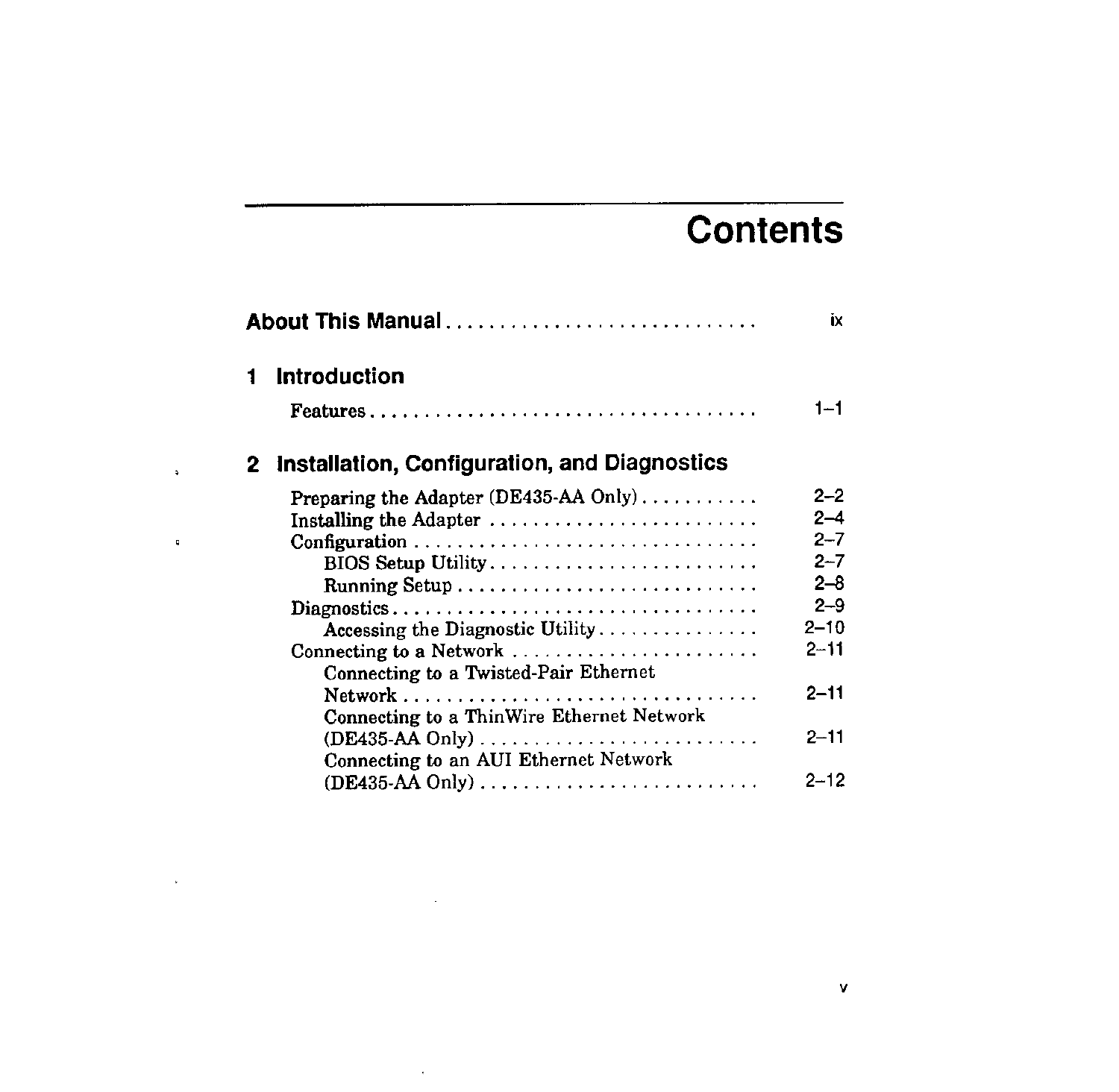.<br>Pas

| 3 |                | <b>Device Driver Installation Information</b>                                                                                                                                                                                            |                                                                                   |
|---|----------------|------------------------------------------------------------------------------------------------------------------------------------------------------------------------------------------------------------------------------------------|-----------------------------------------------------------------------------------|
|   |                | Obtaining the Latest EtherWORKS Turbo PCI Driver                                                                                                                                                                                         | 3–2                                                                               |
| A |                | <b>Problem Solving</b>                                                                                                                                                                                                                   |                                                                                   |
|   |                | Fault Isolation By Symptom<br>Diagnostic Test Errors                                                                                                                                                                                     | $A-1$<br>$A-3$                                                                    |
| в |                | <b>General Information</b>                                                                                                                                                                                                               |                                                                                   |
| C |                | Functional Components<br>Network Activity<br>Twisted-Pair Link<br>Electrical Parameters<br>Operating Environment<br>Card Connector Pinning (RJ-45)<br>Cabling Requirements<br>Related Products<br><b>International Technical Support</b> | $B-2$<br>$B-2$<br>$B - 2$<br>$B-3$<br>$B-3$<br>$B-4$<br>$B-4$<br>$B - 6$<br>$B-7$ |
|   | <b>Figures</b> |                                                                                                                                                                                                                                          |                                                                                   |
|   | 1              | EtherWORKS Turbo PCI Kit                                                                                                                                                                                                                 | xi                                                                                |
|   | 2              | EtherWORKS Turbo PCI TP Kit                                                                                                                                                                                                              | xii                                                                               |
|   | $2 - 1$        | Configuring Media Interface                                                                                                                                                                                                              | $2 - 3$                                                                           |
|   | $2 - 2$        | Removing the PCI Slot Cover                                                                                                                                                                                                              | $2 - 5$                                                                           |
|   | $2 - 3$        | Installing the EtherWORKS Turbo PCI                                                                                                                                                                                                      |                                                                                   |
|   |                | Adapter                                                                                                                                                                                                                                  | 2–6                                                                               |

vi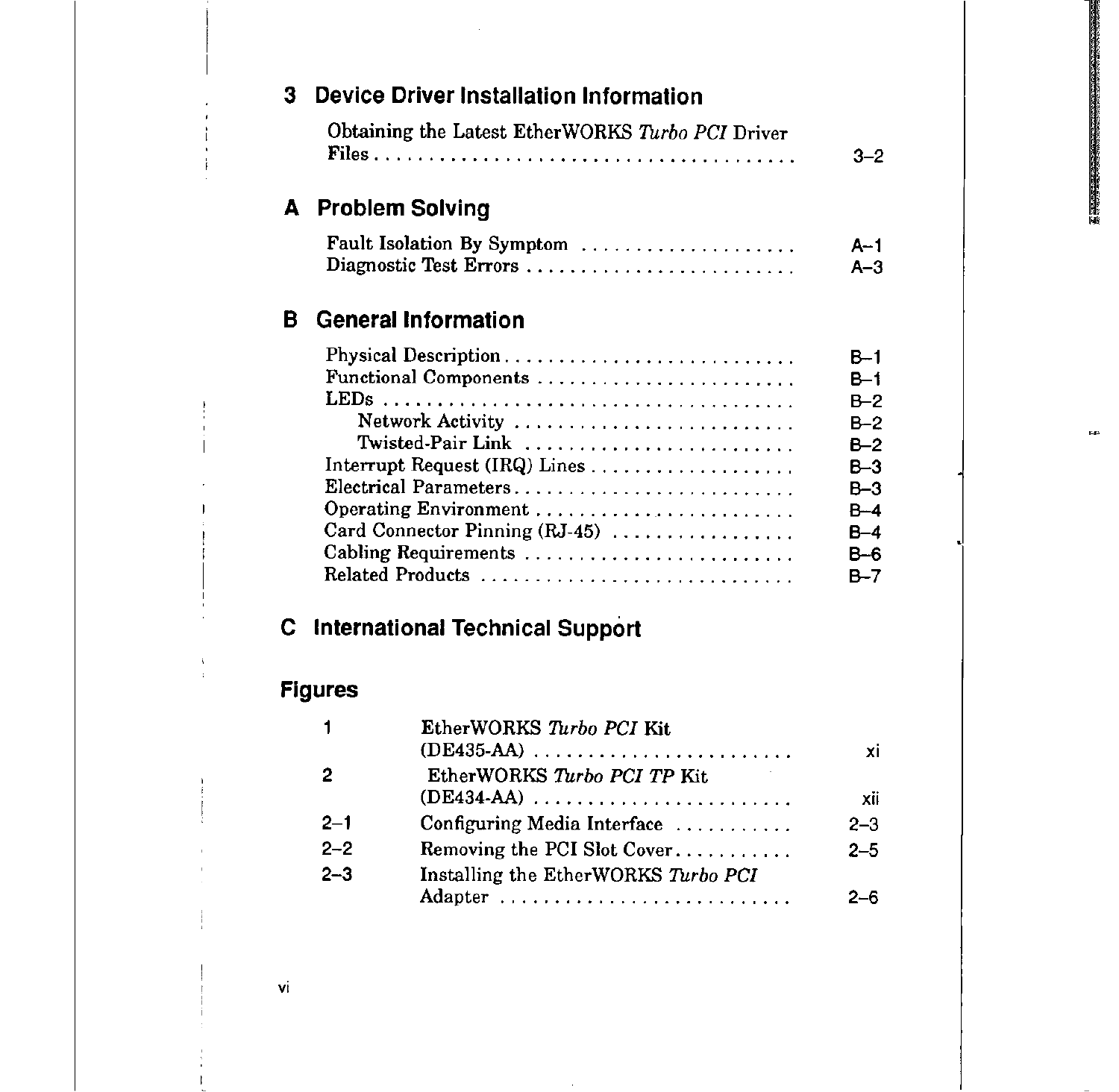| $2-4$  | Connecting to the Ethernet Network<br>$(DE435-AA)$ | $2 - 13$ |
|--------|----------------------------------------------------|----------|
| $-2-5$ | Connecting to the Ethernet Network                 | $2 - 14$ |
| - B–1  | RJ-45 Connector (Front View)                       | $B-5$    |

 $\omega$  and  $\omega$  . Then

÷.

ä,  $\sim$ 

 $\sim$   $-$ 

## **Tables**

 $\bar{1}$ 

 $\ddot{\phantom{1}}$ 

| $2 - 1$<br>$2 - 2$ | AUI Jumper Settings (DE435-AA Only)<br>EtherWORKS Turbo PCI Option | $2 - 2$    |
|--------------------|--------------------------------------------------------------------|------------|
|                    |                                                                    | $2 - 8$    |
| $A-1$              | Fault Isolation By Symptom                                         | $A-1$      |
| $A-2$              | Diagnostic Test Error Codes                                        | $A-3$      |
| $B-1$              |                                                                    | $B-2$      |
| $B-2$              | Electrical Parameters (DE435-AA)                                   | $B-3$      |
| B-3                | Operating Environment                                              | B-4        |
| $C-1$              | <b>International Technical Support Telephone</b>                   |            |
|                    | <b>Numbers</b>                                                     | <b>∩—1</b> |

 $\mathcal{L}$ 

 $\sim$ 

 $\sim$   $-$ 

 $\sim$ 

**Service** 

 $\frac{1}{\sqrt{2}}$  ,  $\frac{1}{\sqrt{2}}$  ,  $\frac{1}{\sqrt{2}}$ 

 $\sim$   $\sim$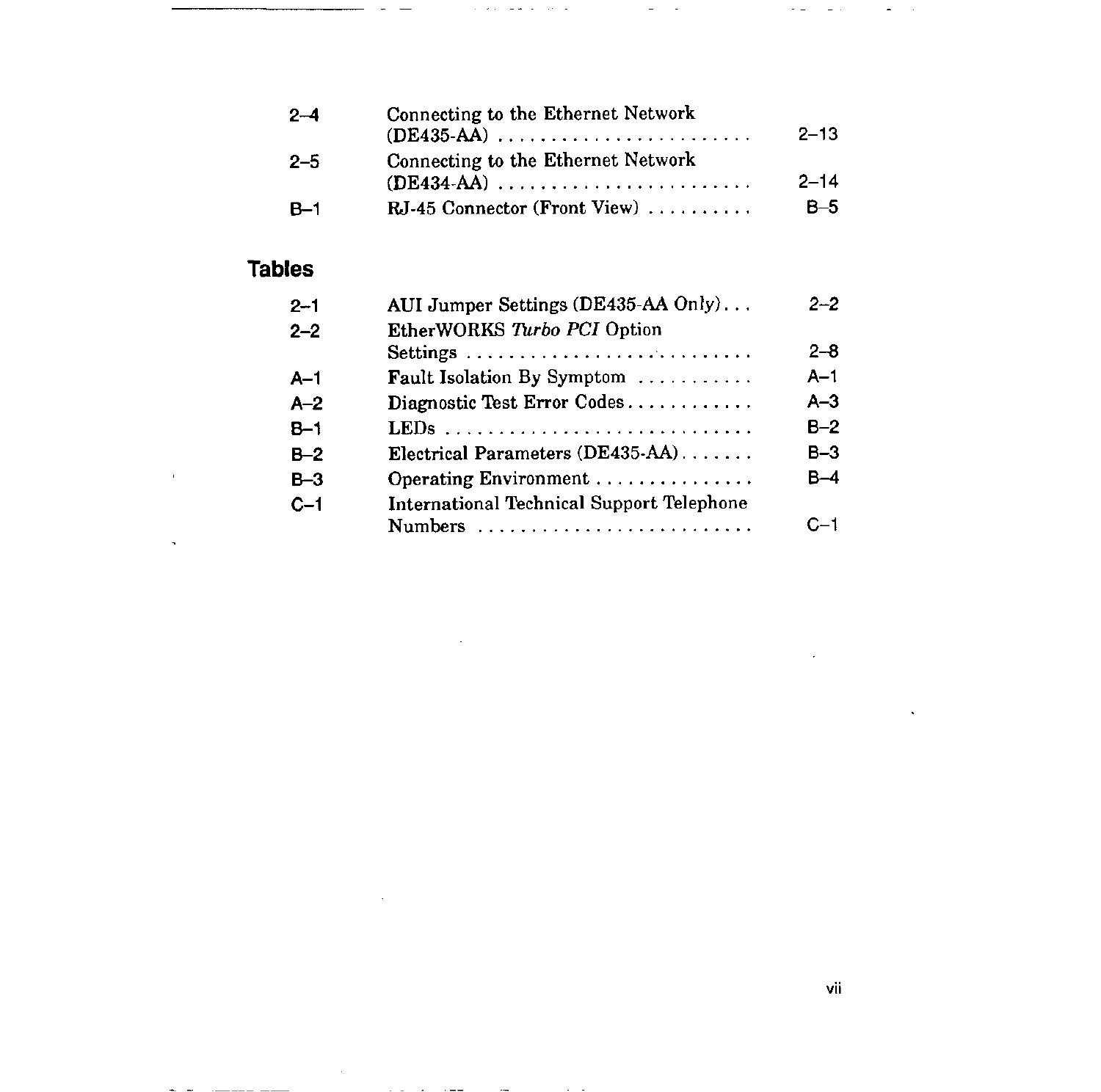## **About This Manual**

The EtherWORKS *Turbo PCI* adapter is a processor-independent network interface card (NIC) designed for the peripheral component interconnect (PCI) bus.

 $\overline{1}$ 

 $\overline{z}$ 

This manual explains how to install the EtherWORKS *Turbo PCI* adapter, how to run the BIOS Setup utility, and how to run diagnostics. To install the *Turbo PCI* adapter, you need to understand the basic concepts and uses of Ethernet networks and be familiar with personal computers.

The two models of the Ether WORKS *Turbo PCI* adapter are as follows:

- EtherWORKS *Turbo PCI* (DE435-AA)—with 10Base2 ThinWire, AUI, and 10Base-T twisted-pair connectors
- EtherWORKS *Turbo PCI TP* (DE434-AA)--with a lOBase-T twisted-pair connector

Reference to the EtherWORKS *Turbo PCI* adapter includes both models unless otherwise noted.

ix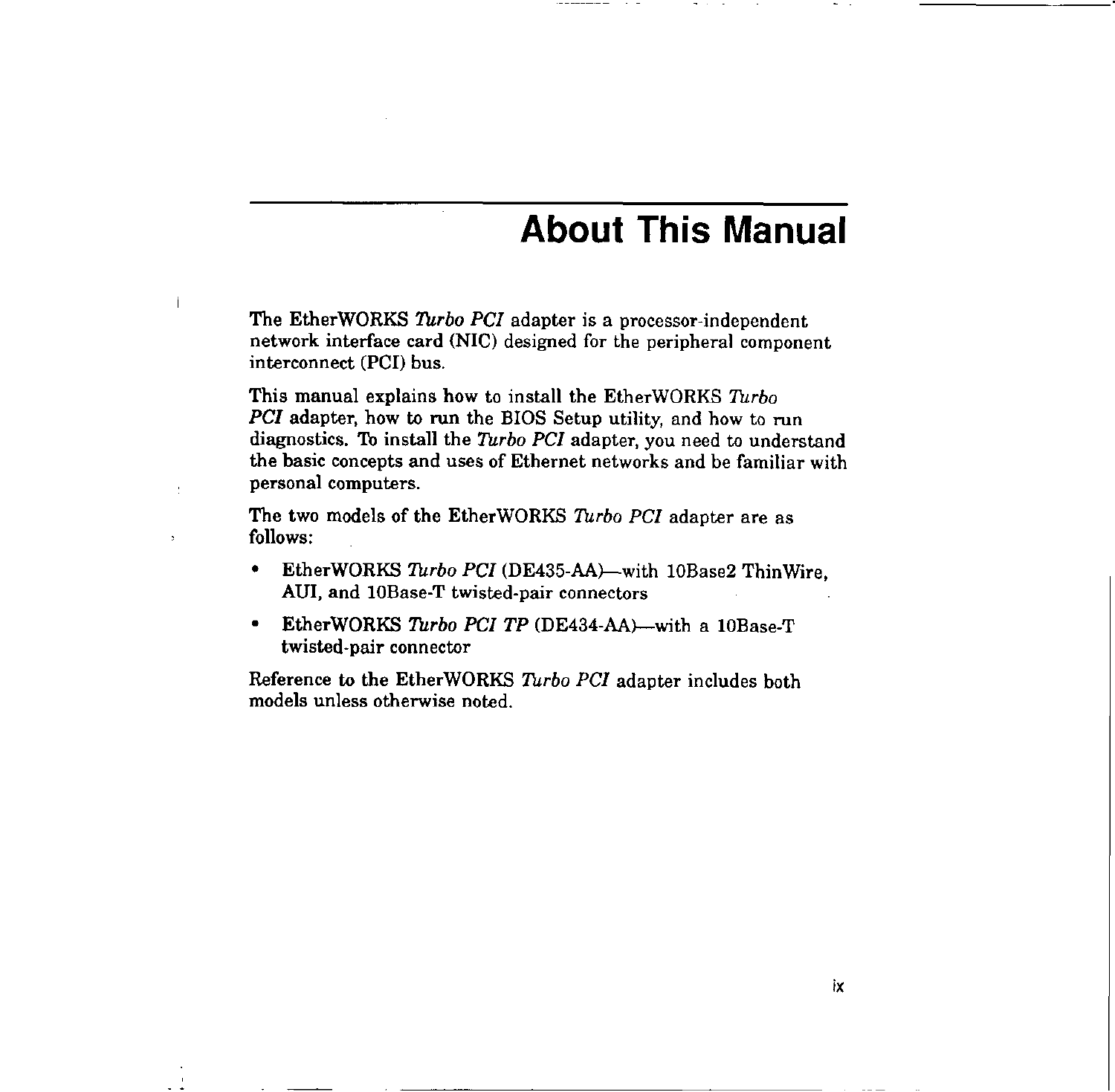## **Manual Conventions**

This manual uses the following conventions:

| Convention                                                                                                   | <b>Description</b>                                                                                        |
|--------------------------------------------------------------------------------------------------------------|-----------------------------------------------------------------------------------------------------------|
| <b>Note</b>                                                                                                  | A note contains information of special importance.                                                        |
| Caution<br>A caution contains information to prevent damage to the<br>equipment.                             |                                                                                                           |
| PN                                                                                                           | Part number.                                                                                              |
| П                                                                                                            | A number in a black circle in text refers to the<br>corresponding number in an accompanying illustration. |
| Enter<br>A word in a box indicates a particular keyboard key. For<br>example, Enter indicates the Enter key. |                                                                                                           |
| variables<br>In command descriptions, italic type indicates a variable<br>that you supply.                   |                                                                                                           |
| This type                                                                                                    | Text in monospace type indicates text that you enter or<br>text that the system displays.                 |

## **EtherWORKS Turbo PC/ Product Kit Contents**

The product kit includes the items shown in Figure 1 and Figure 2. Verify that you have the following components before proceeding:

- EtherWORKS *Turbo PCI* adapter **0**
- Antistatic packaging bag **0**
- 3½ inch distribution diskette **t)**
- Owner's manual **0**

X

• T-connector **0** (supplied with DE435-AA model only)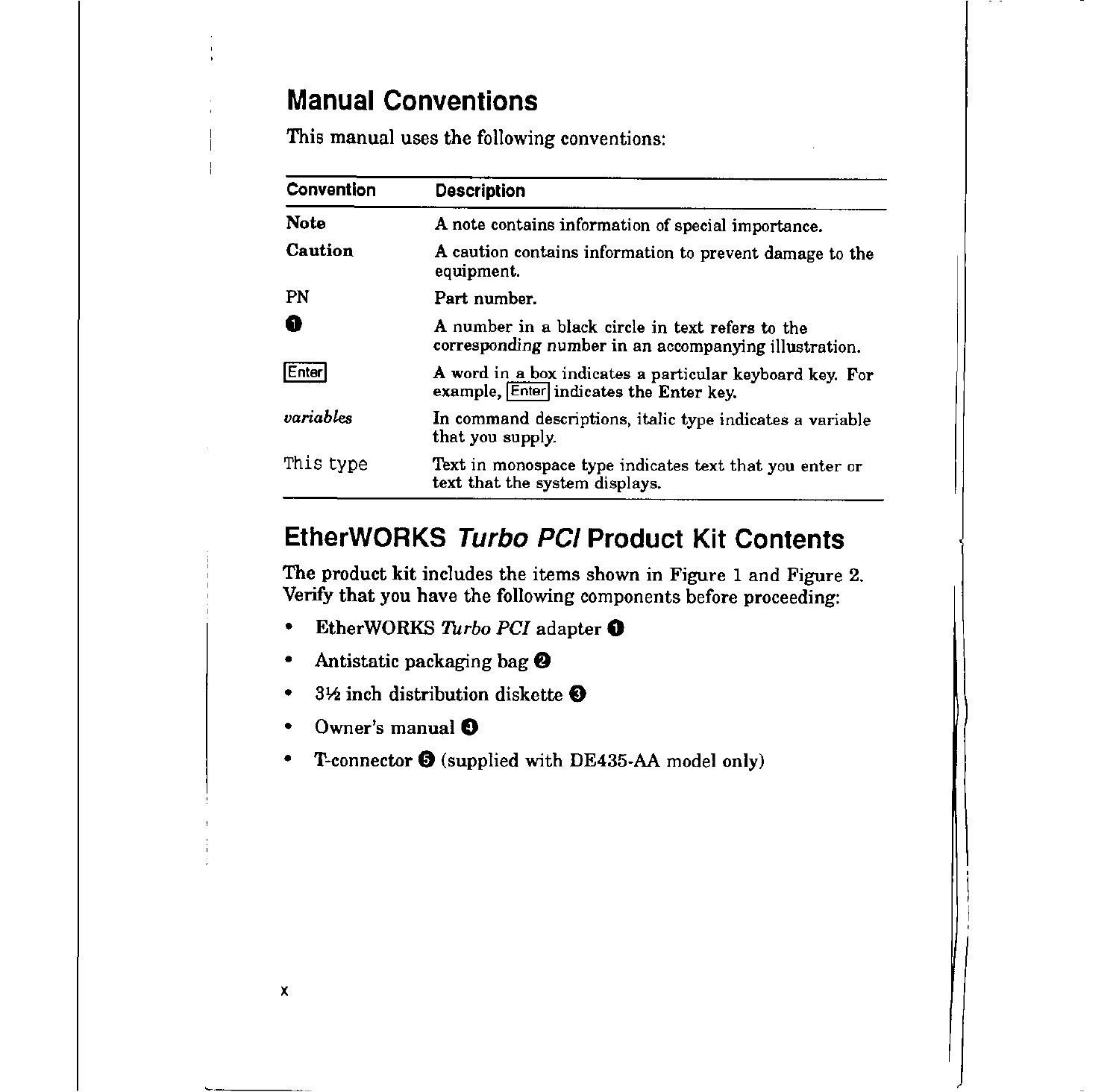

--------- ----



LJ-03736-TIOA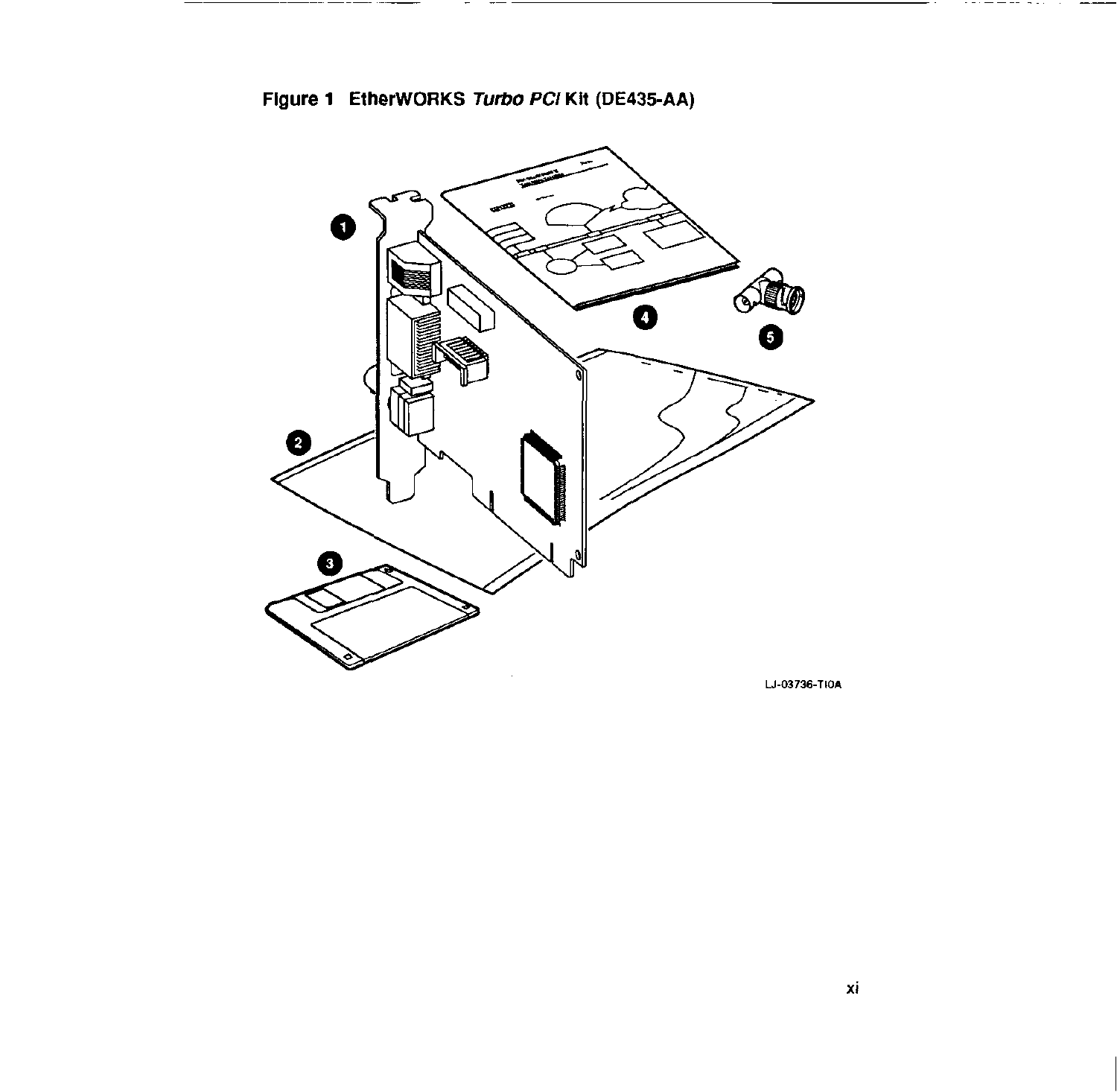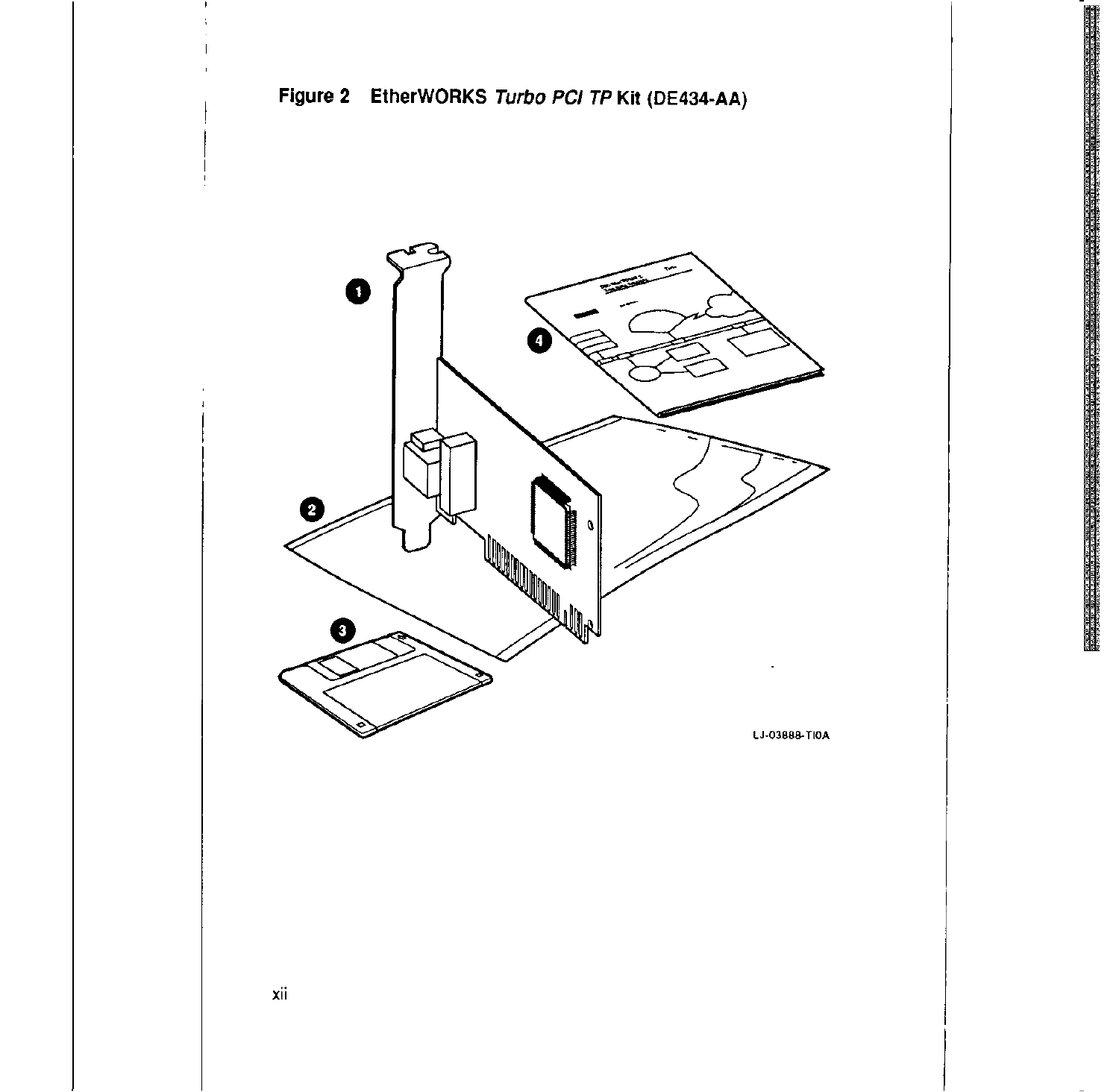# **Introduction**

**1** 

This chapter describes the EtherWORKS *Turbo PCI* adapters and briefly summarizes the adapters' features.

The EtherWORKS *Turbo PC!* adapter is a network interface card that enables you to connect PCI-compatible systems (mobile computers, desktop PCs, high-end workstations, and multiprocessor servers) into an EthernetJIEEE 802.3 network. After you install the adapter in your system, you can use various network software products to integrate your system into a local area network (LAN) environment.

## **Features** j

The main features of the EtherWORKS *Turbo PCI* and EtherWORKS *Turbo PCI TP* adapters are as follows:  $\vert$ 

- Digital-designed VLSI Ethernet chip supports high data transfer rates for optimal network perforniance
- Low CPU utilization on the host computer
- Optimized system interface and two 256-byte on-chip FIFOs
- High performance 32-bit direct memory access (DMA) architecture
- Full duplex (20 Mb/s) operation in 10Base-T mode
- Auto-configurable
- FCC Class B and VDE Class B certified for worldwide use

 $1 - 1$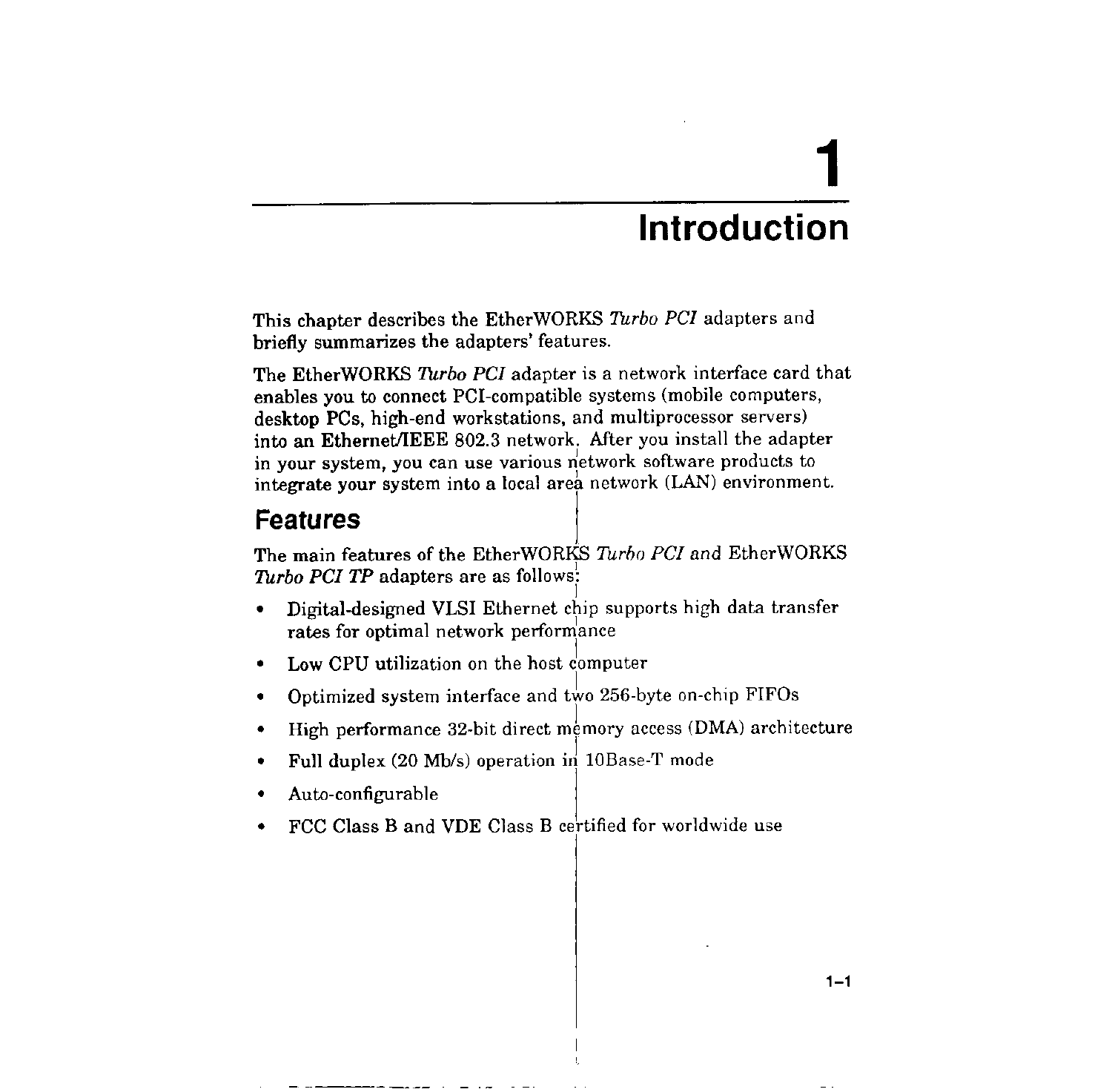- ThinWire, AUi, and twisted-pair Ethernet connections (DE435-AA only)
- Comprehensive set of device drivers for the most popular network operating environments:
	- Novell NetWare  $\overline{\phantom{0}}$
	- Microsoft Windows NT (Intel and AXP)  $\overline{\phantom{m}}$
	- Microsoft Windows
	- Microsoft Windows for Workgroups  $\overline{\phantom{a}}$
	- Digital PATHWORKS
	- **LAN** Manager
	- SCO Unix  $\overline{\phantom{m}}$
	- DOS
	- OS/2 -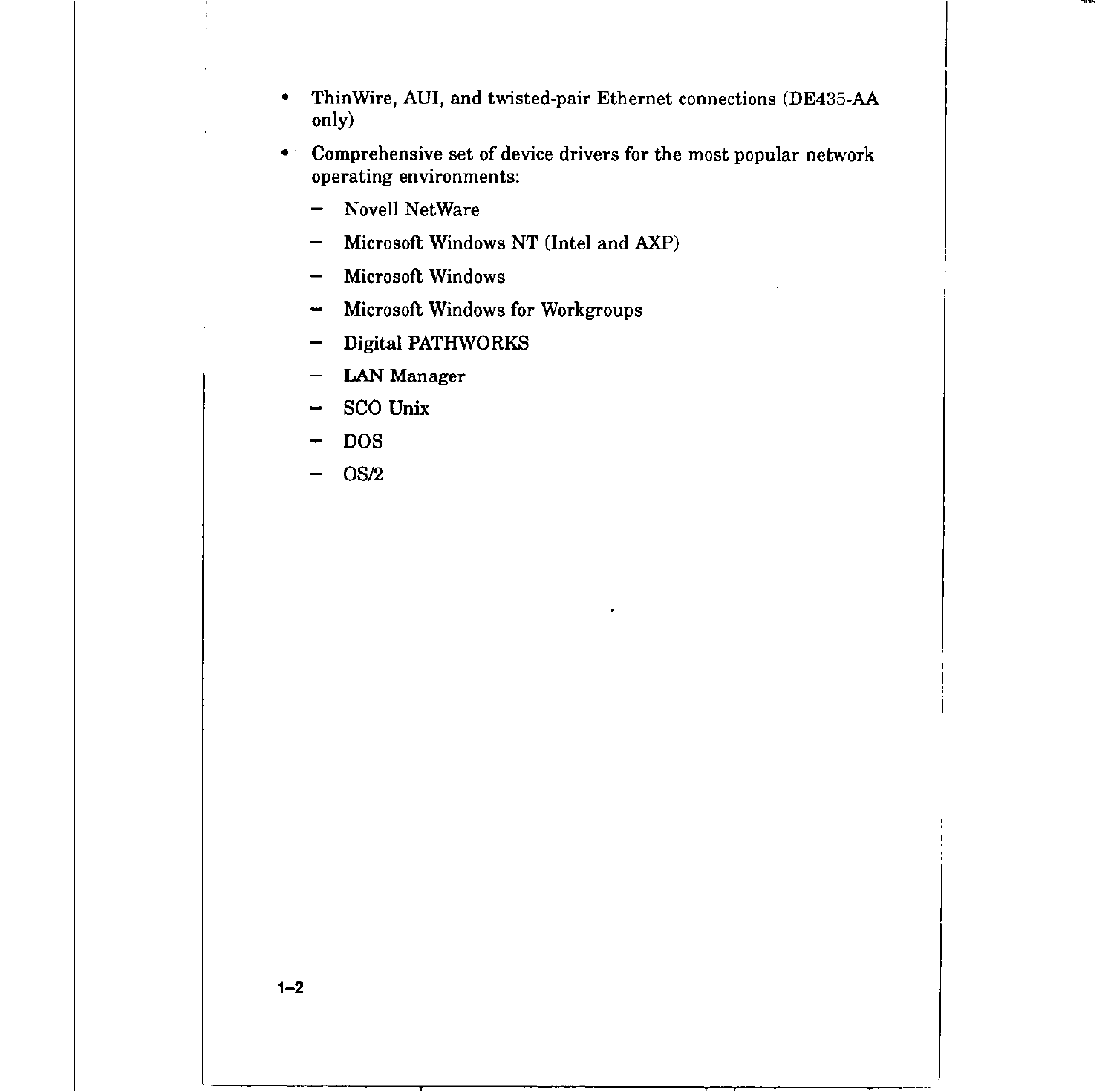# **2**

## **Installation, Configuration, and Diagnostics**

The steps to install the EtherWORKS *Turbo PC/* adapter are as follows:

- **1.** Prepare the EtherWORKS *Turbo PCI* adapter (DE435-AA model only) for installation.
- 2. Install the EtherWORKS *Turbo PC!* adapter into a PCI-compatible computer.
- 3. Configure your computer (when necessary) using the BIOS Setup utility.
- **4.** Connect your system to the network.
- 5. Install the device driver software (see Chapter 3).

The only tool you need is a screwdriver. ---------- **Caution** \_\_\_\_\_\_\_\_\_ \_

Static electricity can damage electronic components. Use an antistatic wrist strap while handling the components.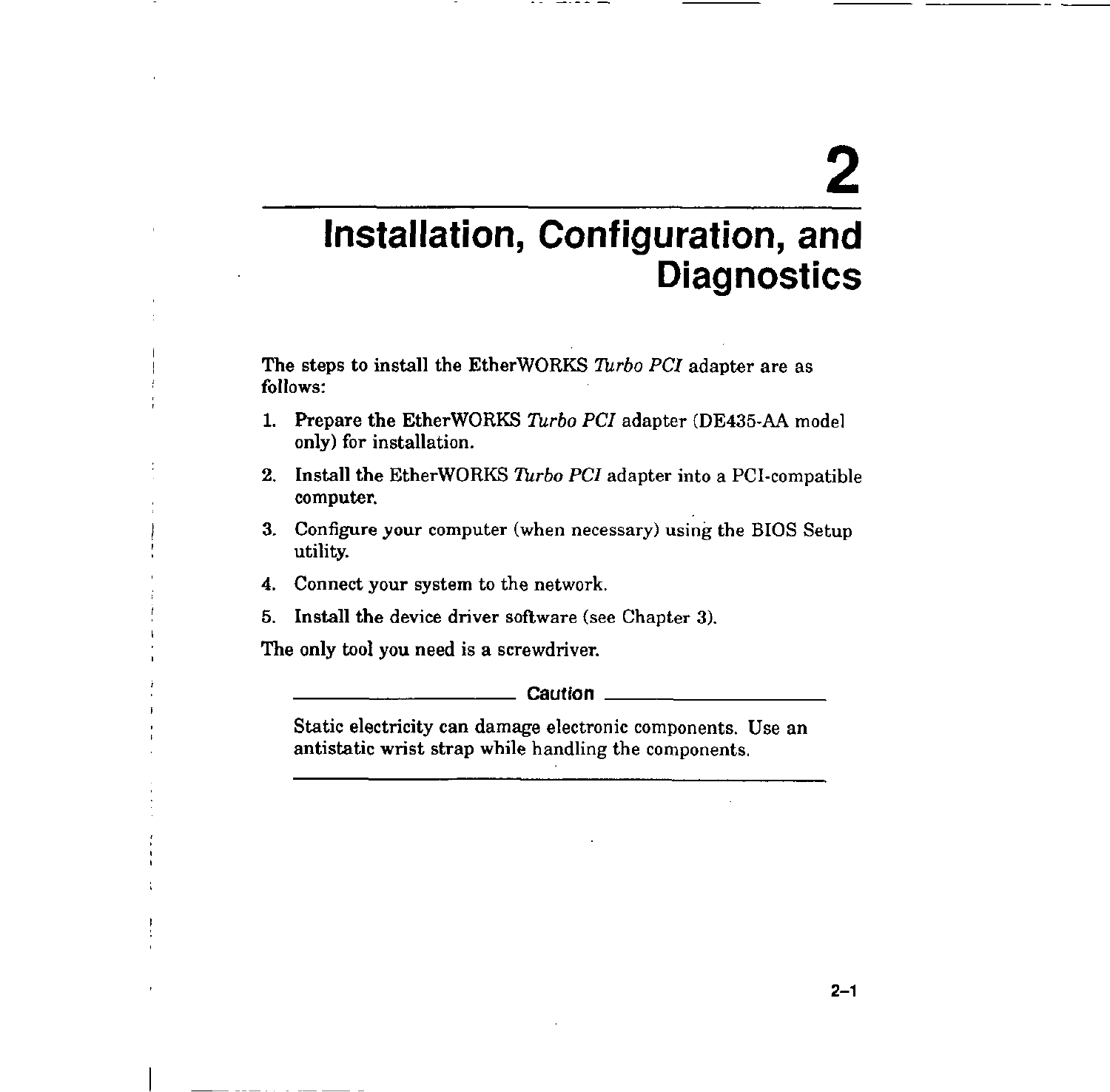## **Preparing the Adapter (DE435-AA Only)**

The EtherWORKS *Turbo PCJ* adapter provides auto media selection with software media configuration features for 10Base-T twisted-pair networks and 10Base2 Thin Wire networks.

If you intend to connect to a 10Base-T twisted-pair network, no adapter preparation is needed-the AUi jumper has no effect. Proceed to the Installing the Adapter section of this chapter.

When not using a l0Base-T twisted-pair interface, the AUI jumper **(0,** Figure 2-1) automatically determines which media interface-10Base2 Thin Wire or AUI-is used. The default AUI jumper setting on the DE435-AA adapter is for a Thin Wire network.

If you intend to use an AUI network, change the AUI jumper setting before you install the adapter in your computer. Table 2-1 provides instructions for setting the AUI jumper; Figure 2-1 shows the AUI jumper settings.

| If you want to                                                 | Then                                                                                                                                                                            |
|----------------------------------------------------------------|---------------------------------------------------------------------------------------------------------------------------------------------------------------------------------|
| Connect to a 10Base-T twisted-<br>pair Ethernet network        | AUI jumper has no effect. No action<br>required. (See Table B-2 in Appendix B<br>for power considerations.)                                                                     |
| Connect to a 10Base2 ThinWire<br>Ethernet network <sup>2</sup> | Leave the AUI jumper in the position<br>connecting pin rows 1 and 2 (default<br>setting).                                                                                       |
| Connect to Ethernet network<br>using AUI cable $\bullet$       | Remove the AUI jumper assembly from<br>the adapter. Rotate the assembly 180°,<br>then position it over pin rows 2 and 3.<br>Press the AUI jumper assembly firmly<br>into place. |

#### **Table 2-1 AUi Jumper Settings (DE435-AA Only)**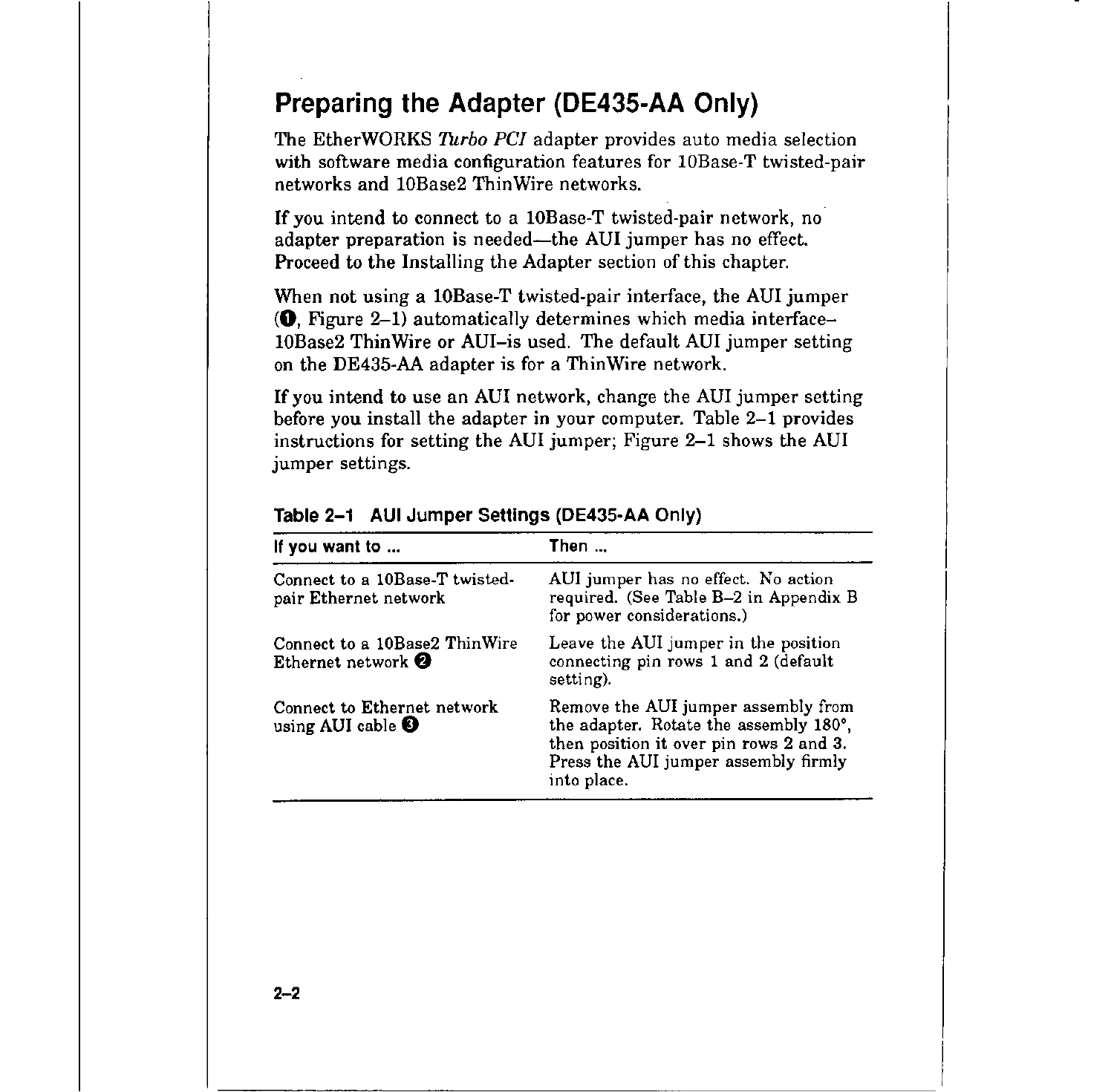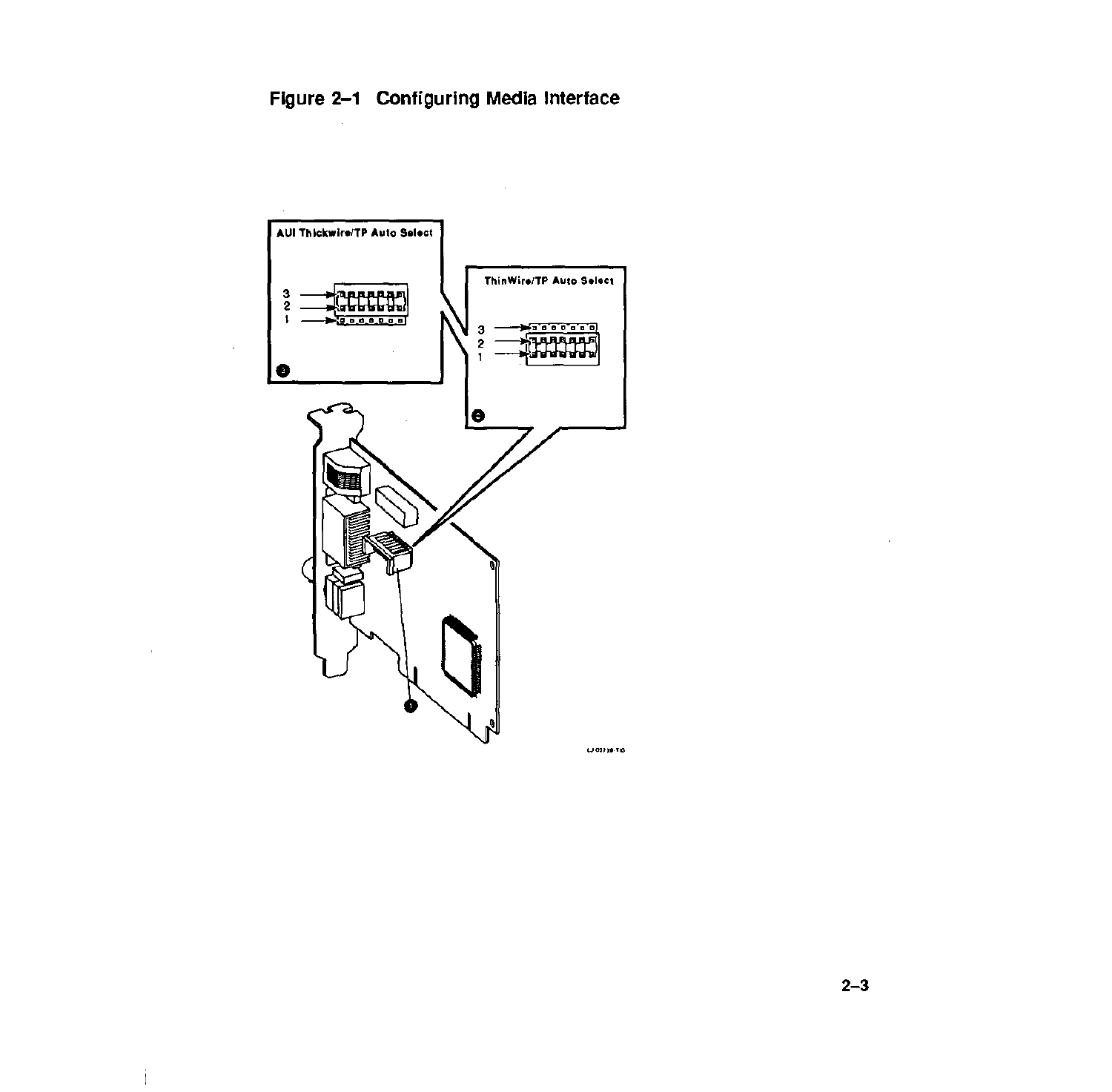## **Installing the Adapter**

The EtherWORKS *Turbo PC!* adapter has bus mastering support for high performance operation. Refer to your computer documentation to choose a bus-mastering PCI slot on your system.

Use the following procedure to install the EtherWORKS *Turbo PC!*  adapter:

- 1. Set all power switches (system and peripherals) to the off position.
- 2. Unplug the power cord from the wall socket, then disconnect the cord from the system unit. Unplug any external devices.
- 3. Remove the computer cover(s) to access the PCI slots.
- 4. Unscrew and remove the system's option slot cover from an available PCI slot that supports bus mastering (Figure 2-2).
- 5. Insert the EtherWORKS *Turbo PC!* adapter into the slot, then push firmly into place (Figure 2-3).
- 6. Replace the screw to secure the adapter.
- 7. Replace the computer cover(s).
- 8. Connect the power cord to the system unit, then plug the power cord into the wall outlet. Reconnect any external devices.
- 9. Power on the system and peripherals.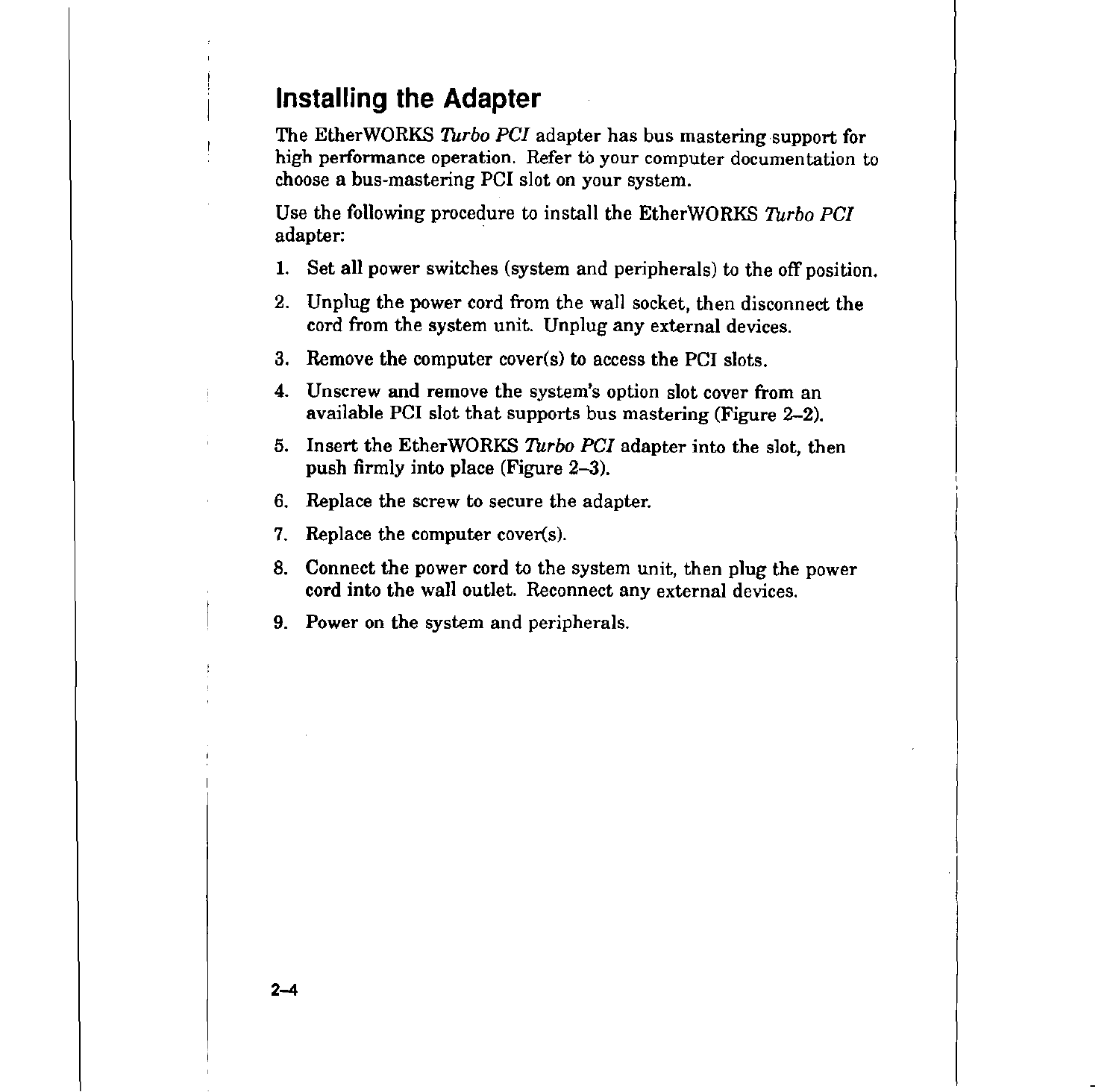

LJ-00462-TI0

 $\sim$   $-$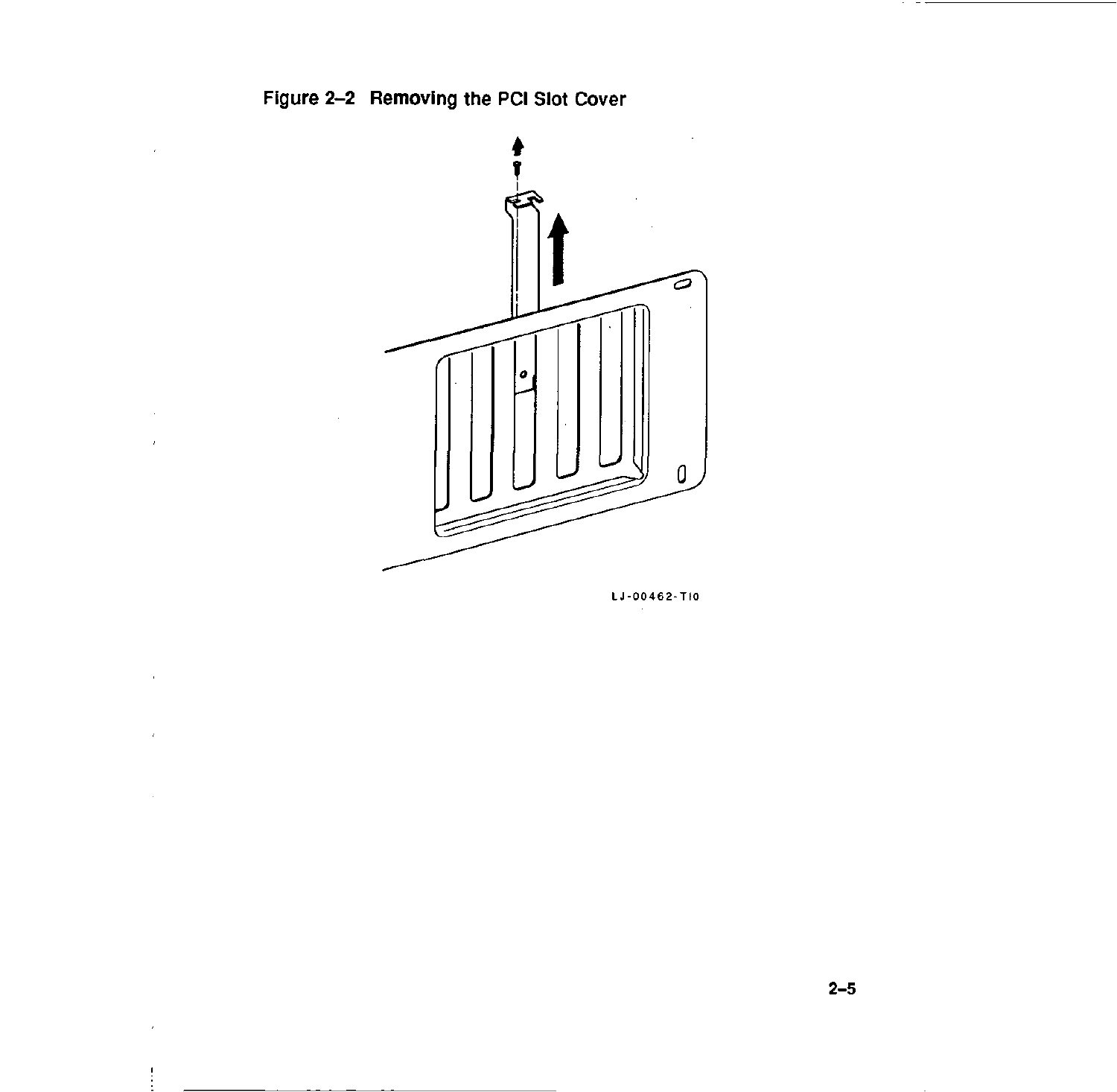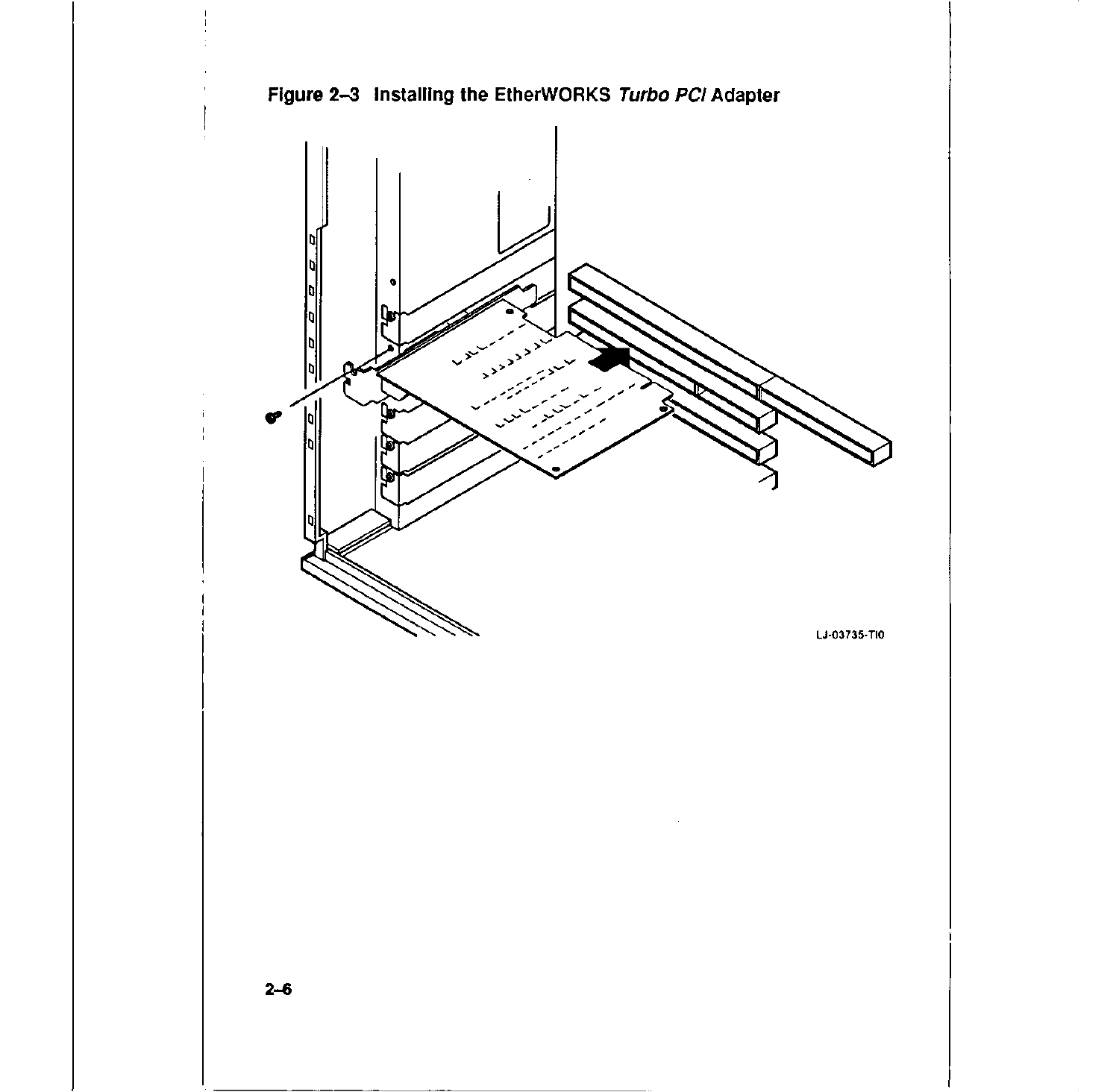## **Configuration**

The EtherWORKS *Turbo PCI* adapter will be configured automatically in most PCI systems. Use your system's BIOS Setup utility only if you wish to modify the configuration after you install the EtherWORKS *Turbo PCI* adapter, or if you need to change the computer settings.

**Note** \_\_\_\_\_\_\_\_\_ \_

Refer to your computer documentation for instructions on how to use your system's BIOS Setup utility.

### **BIOS Setup Utility**

The BIOS Setup utility enables you to select and permanently store information about the computer's hardware and software in the battery-backed memory of the CMOS RAM. This information takes effect each time the computer boots and can be changed each time you run Setup.

The PCI device option allows you to configure the PCI slots on your computer's main logic board. Table 2-2 lists the PCI option settings available for the EtherWORKS *Turbo PCI* adapter.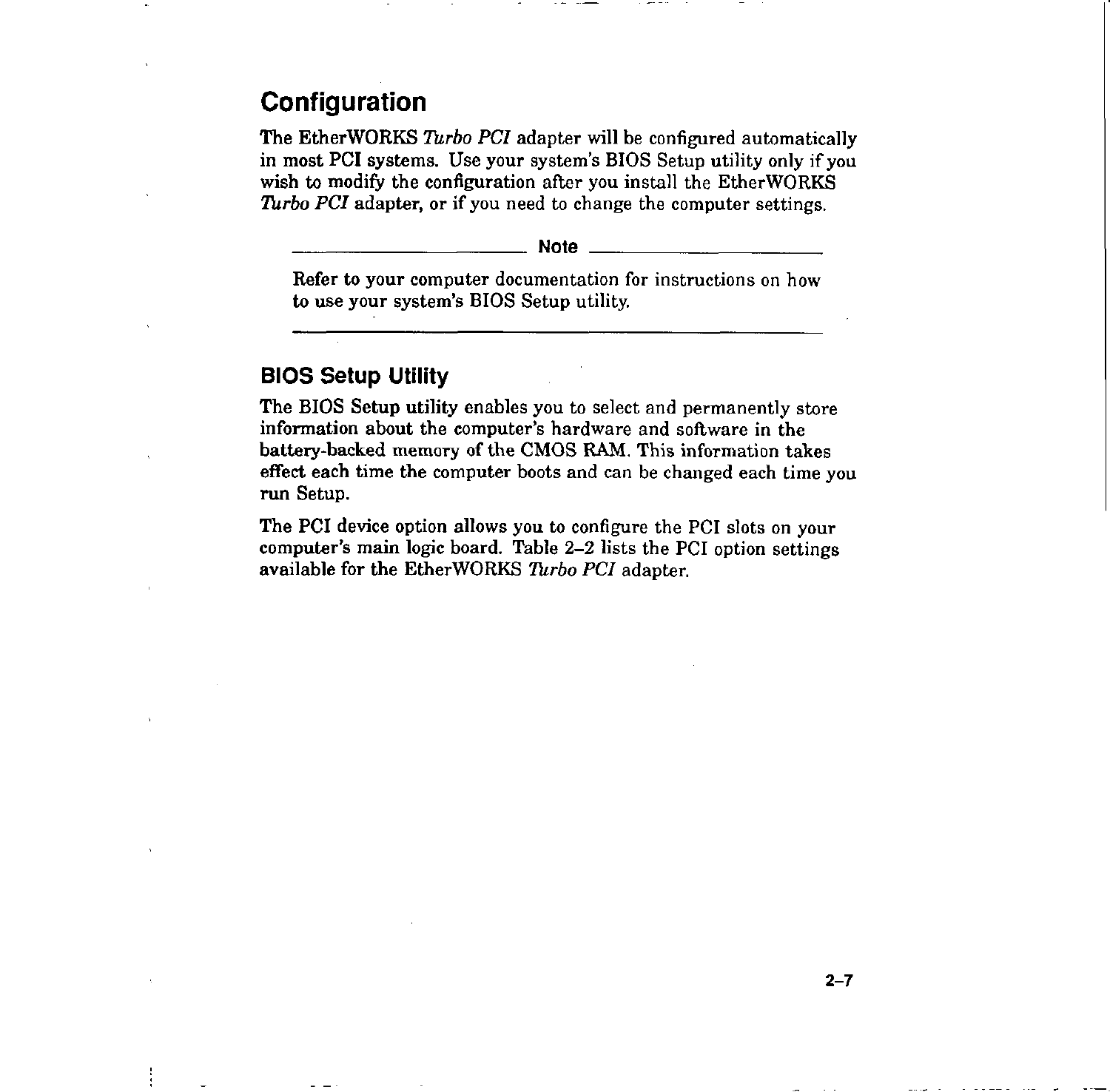| Table 2-2 EtherWORKS Turbo PCI Option Settings |  |  |  |
|------------------------------------------------|--|--|--|
|------------------------------------------------|--|--|--|

| This setting $\dots$     | Allows you to                                                                                   | EtherWORKS Turbo PCI<br>Requirements                         |
|--------------------------|-------------------------------------------------------------------------------------------------|--------------------------------------------------------------|
| Enable/disable<br>device | Individually enable or<br>disable each PCI slot.                                                | PCI slot must be enabled.                                    |
| IRQ                      | Individually set an IRQ<br>default for each PCI slot.<br>(none, IRQ 5, 9, 10, 14,<br>or $15$ ). | IRQ 5, 9, 10, 14, or 15.                                     |
| Enable master            | Enable bus mastering on<br>a PCI slot.                                                          | PCI slot must be enabled<br>for bus mastering. <sup>1</sup>  |
| Latency timer            | Set the PCI latency<br>timer (in PCI clocks) for<br>each PCI device.                            | All settings supported.<br>The recommended value is<br>0xF8. |

<sup>1</sup>Some PCI computers have a slot that does not support bus mastering. Make sure the EtherWORKS *Turbo PCI* adapter is installed in a PCI slot that has bus mastering capabilities.

### **Running Setup**

To run the BIOS Setup utility, use the following procedure:

- 1. Power on your computer and allow the power-on self-test (POST) to complete.
- 2. Make note of any configuration errors listed, then press  $\boxed{1}$  to display the setup screens.
- 3. Follow the instructions on your screen, or from any on-line help pop-up menu, to configure your computer.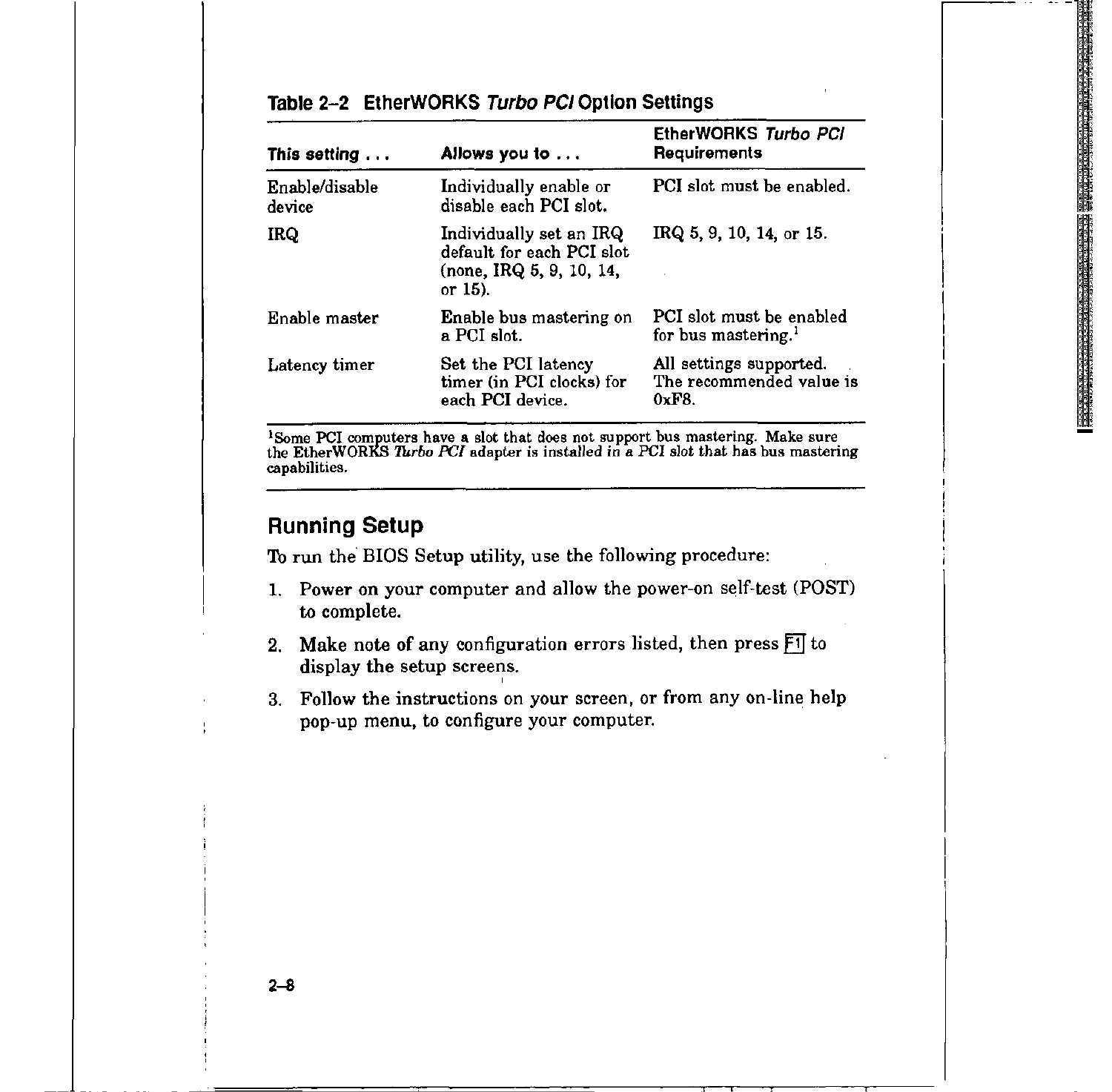## **Diagnostics**

The EtherWORKS *Turbo PCI* distribution diskette contains the NICDIAG Diagnostic utility for DOS-based computers. For other systems, refer to your computer documentation. It is recommended that you run this utility after initial installation to ensure the EtherWORKS *Turbo PCI* adapter is set up to meet your system requirements and to verify the adapter's functionality.

To install multiple adapters in your system, invoke the BIOS Setup utility. Before running the Diagnostic utility, perform the following steps for each PC! slot containing an EtherWORKS *Turbo PCI*  adapter:

- 1. Enable the PCI slot.
- 2. Assign an IRQ number.
- 3. Enable bus mastering.

**Note** \_\_\_\_\_\_\_\_\_\_ \_

Make sure you perform these steps prior to running the Diagnostic utility.

When you run the NICDIAG diagnostics, make sure both the NICDIAG.EXE and DIAG.EXE files are in the same directory.

The NICDIAG Diagnostic utility prevents diagnostics from running if it detects an active EtherWORKS *Turbo PCI* adapter. The adapter is considered active if a network device driver is loaded. If necessary, remove the statement that loads the device driver in the CONFIG.SYS or other files and cold boot the computer to deactivate the adapter. On some systems, you can press  $F5$  to bypass all startup files.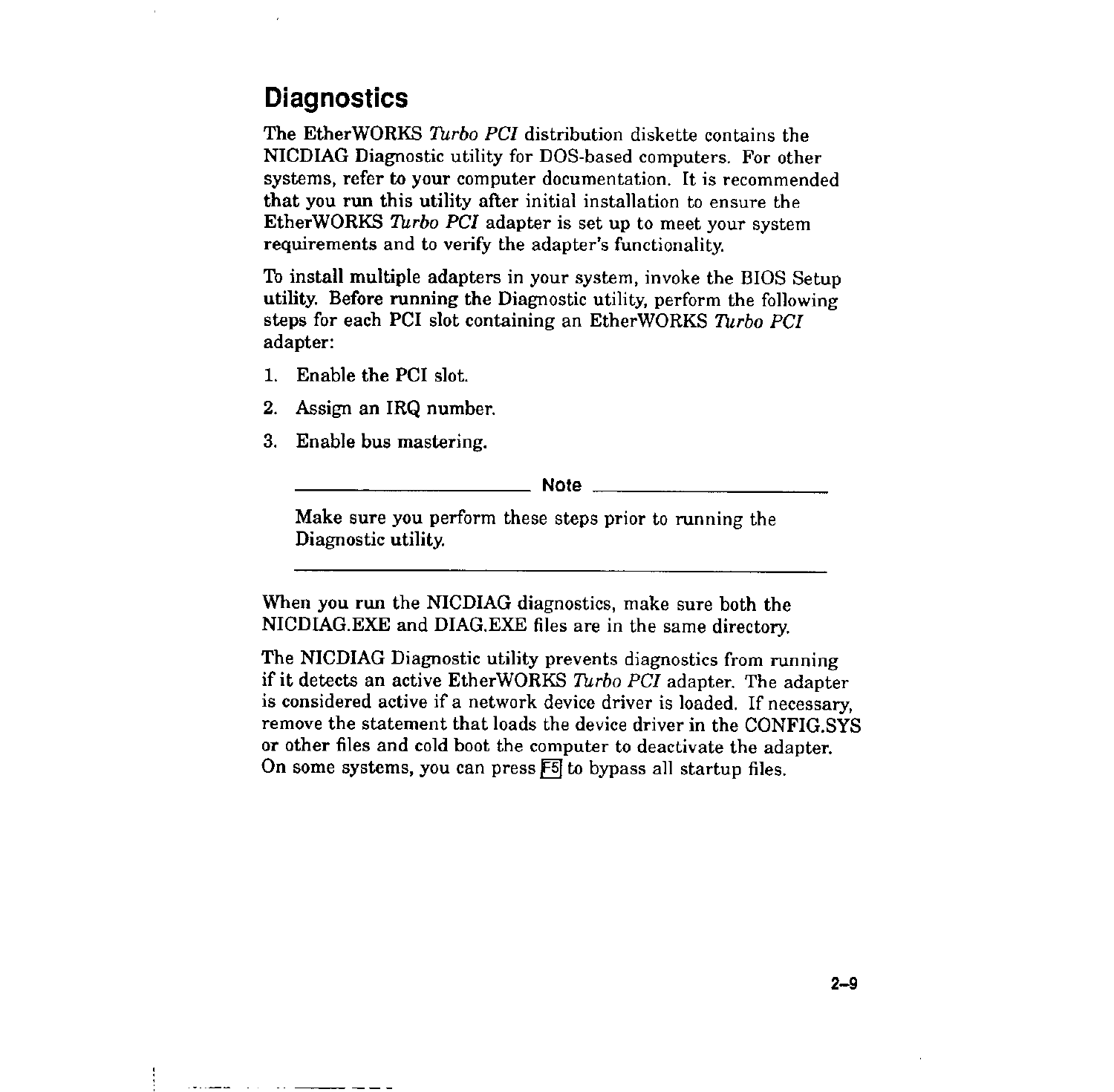#### **Accessing the Diagnostic Utility**

To access the Diagnostic utility, use the following procedure:

- 1. Insert the EtherWORKS *Turbo PCI* distribution diskette into the disk drive.
- 2. Set the system to the disk drive being used.
- 3. Type NICDIAG at the DOS prompt.

An introductory window appears. Follow the screen instructions to display the Main Menu.

- 4. Select the View Configuration option, then press **[Enter]** to display the current EtherWORKS *Turbo PCI* adapter configuration. Press **Enter again to display more detailed configuration information.** These parameters are for viewing only, and cannot be changed.
- 5. Select the *Diagnostic* option, then press **Enter** to run the diagnostics.

When the diagnostics are complete, the screen displays the diagnostic result code to let you know whether the adapter diagnostics passed or failed.

- 6. Press **[ESC]** to return to the NICDIAG Main Menu.
- 7. Select the *Exit* option from the Main Menu.

The following warning message appears:

Do you really want to quit?  $(Y/N)$ 

8. Press Y to exit NICDIAG.

9. Restore the CONFIG.SYS file if modified.

10. Reboot your system.

**2-10**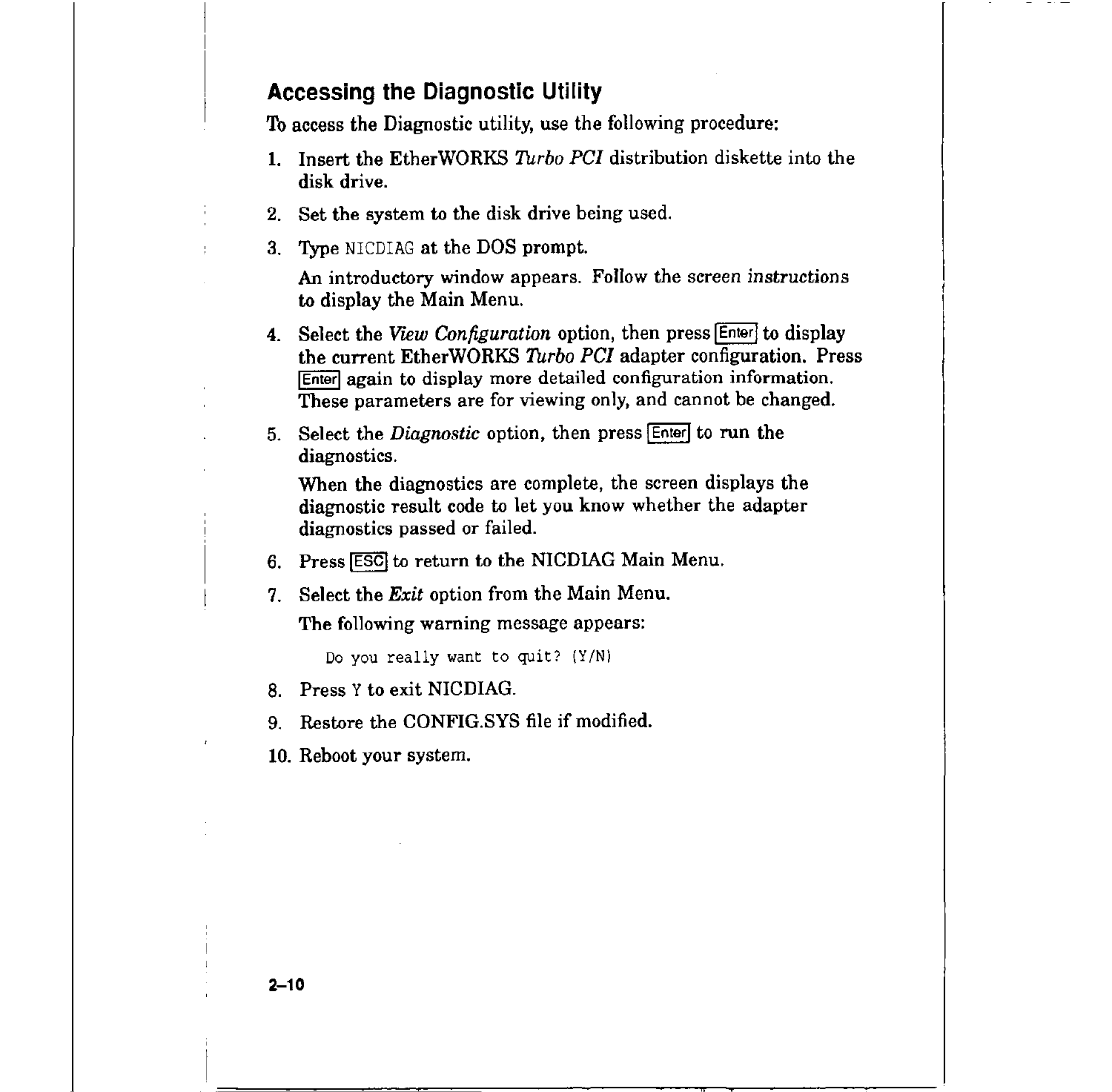## **Connecting to a Network**

Use one of the following procedures to connect your system to the network.

### **Connecting to a Twisted-Pair Ethernet Network**

To connect the EtherWORKS *Turbo PCI* adapter to a twisted-pair network:

Plug the twisted-pair Ethernet cable connector into the 8-pin (RJ-45) connector until it clicks and Jocks in place (see **O** in Figure 2-4 and Figure 2-5).

To configure a full duplex connection, make sure that you are connecting to another device that supports full duplex mode to avoid serious network problems. Full duplex mode is enabled by the software. See the README.TXT file referenced in Chapter 3 for further information.

## **Connecting to a ThinWire Ethernet Network (DE435-AA Only)**

To connect the EtherWORKS *Turbo PCI* adapter to a ThinWire network:

- 1. Attach the Thin Wire cable(s) to a T-connector.
- 2. If the system is at the end of an Ethernet segment, attach a terminator to the unused side of the T-connector. If the system is between consecutive networked systems, attach a ThinWire cable to each end of the T-connector. Termination is usually required at each end of a ThinWire cable segment.
- 3. Push the T-connector onto the BNC connector, then twist the T-connector to lock it in place (see **f}** in Figure 2-4).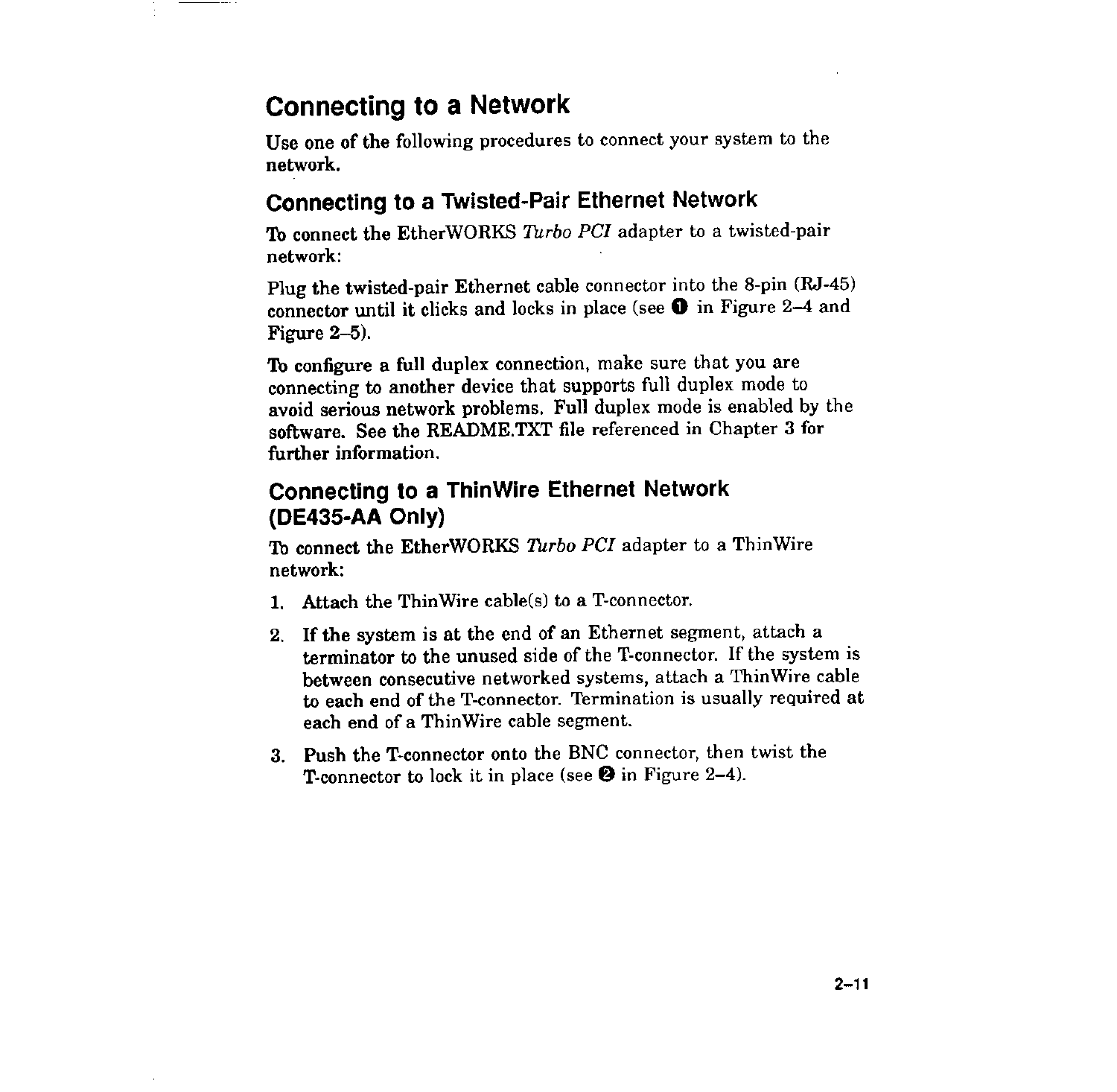### **Connecting to an AUi Ethernet Network (DE435-AA Only)**

To connect the EtherWORKS *Turbo PC!* adapter to an AUi network:

- 1. Slide the latch assembly on the adapter's AUi connector upward.
- 2. Plug the AUi cable connector into the 15-pin AUi connector on the adapter.
- 3. Slide the latch assembly downward to lock the connector in place (see **8** in Figure 2-4).

\_\_\_\_\_\_\_\_\_\_ **Note** \_\_\_\_\_\_\_\_\_ \_

Do not connect more than one Ethernet cable to the EtherWORKS *Turbo PCI* DE435-AA adapter at the same time (see  $\bullet$  in Figure 2-4).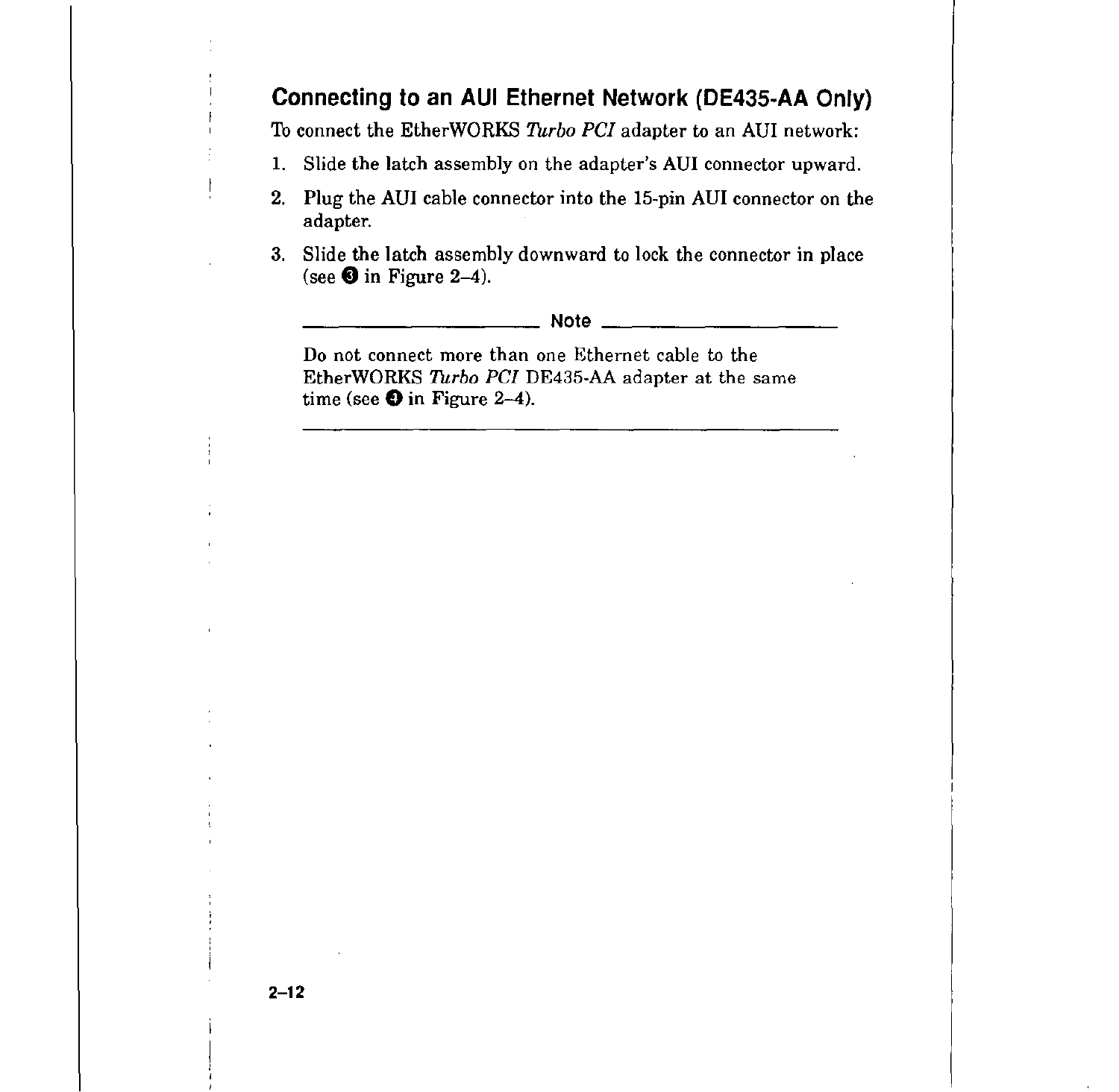

 $\pmb{\cdot}$  $\frac{1}{2}$  .

 $\sim t$  $\overline{a}$ 

 $\mathcal{A}^{\text{max}}_{\text{max}}$  and  $\mathcal{A}^{\text{max}}_{\text{max}}$ 

Figure 2-4 Connecting to the Ethernet Network (DE435-AA)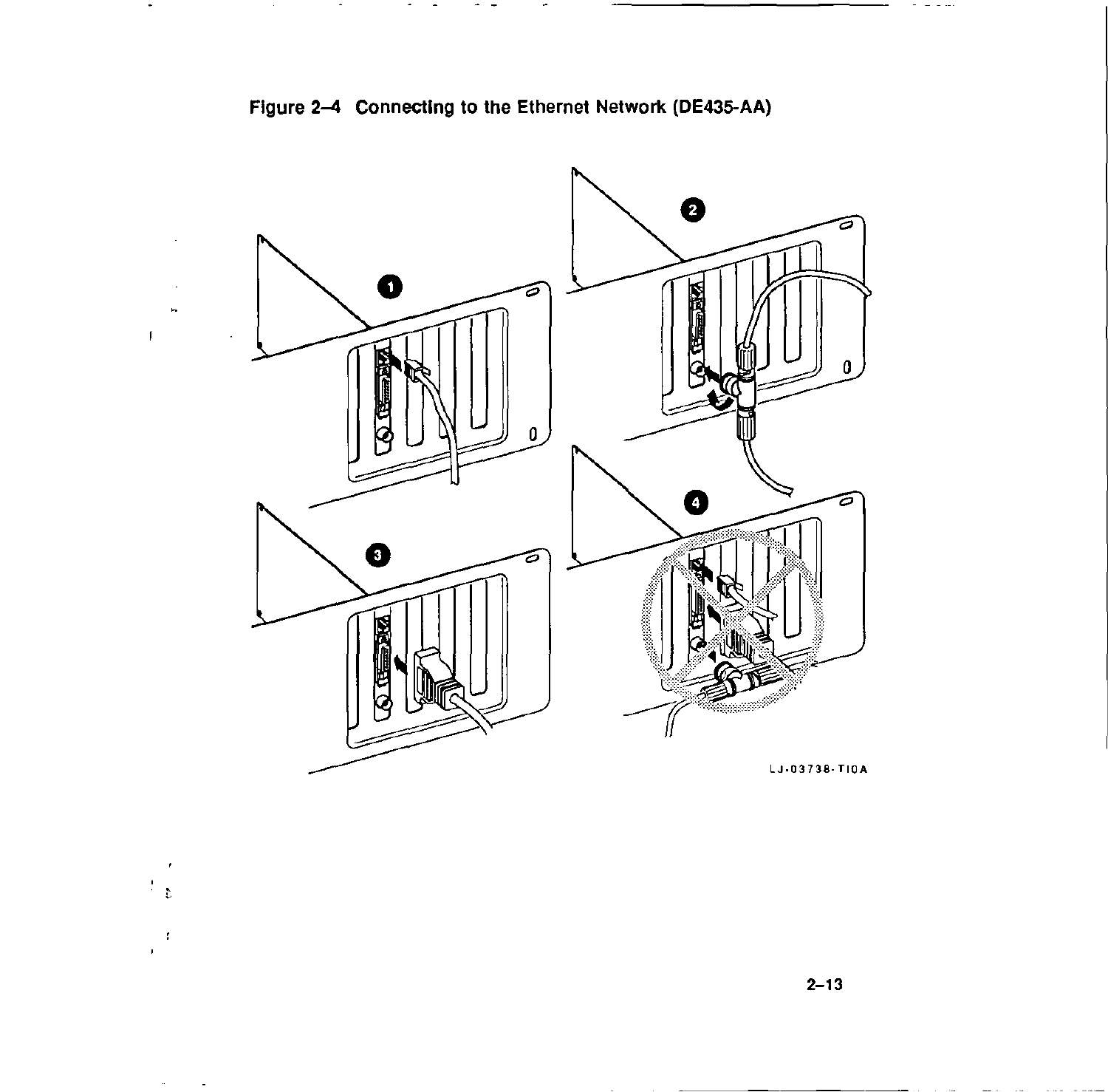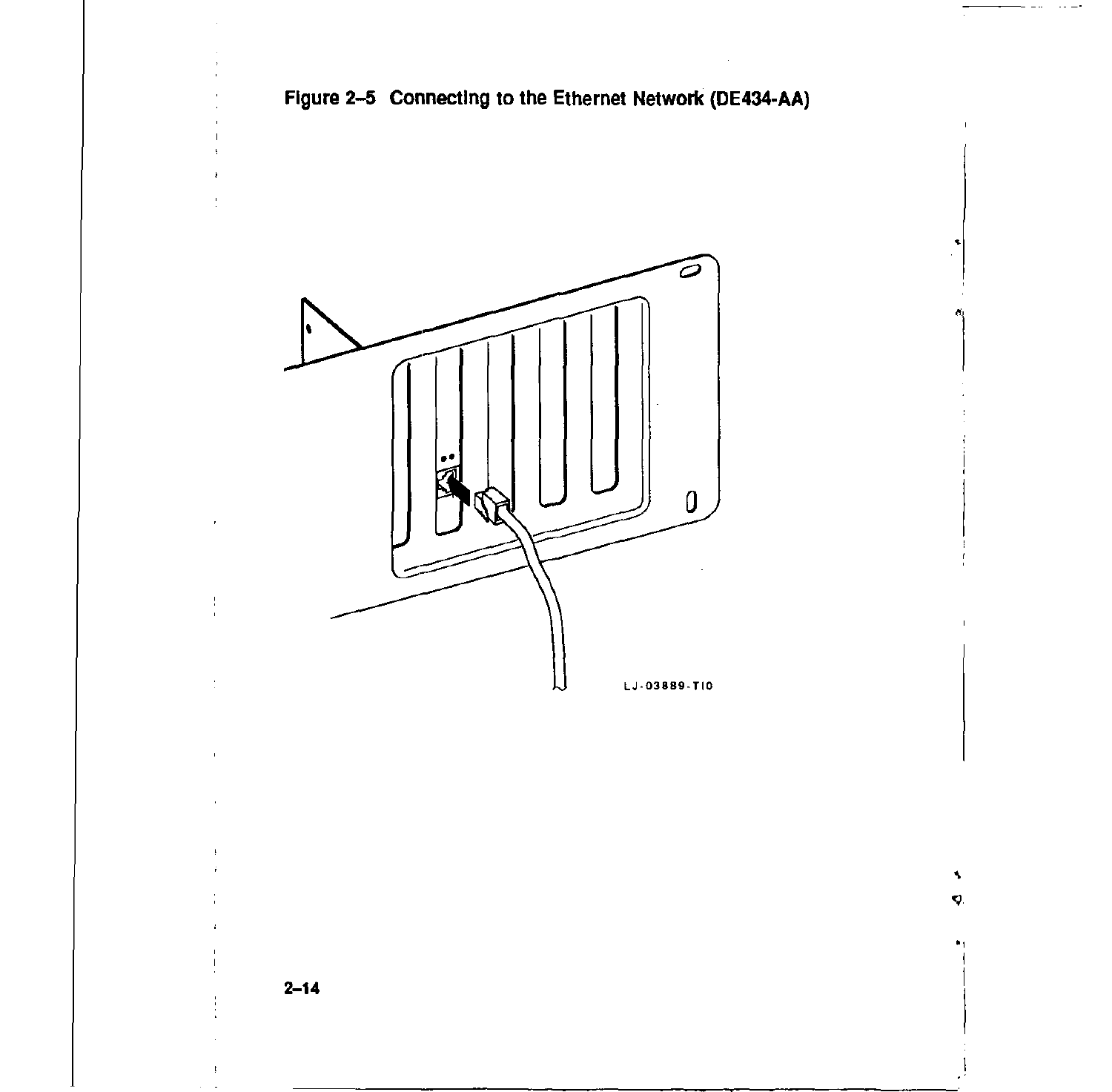# **3**

## **Device Driver Installation Information**

The EtherWORKS *Turbo PCI* distribution diskette files, README.TXT and RELEASE.NOT, contain device driver software and installation information. The diskette also contains configuration information for PATHWORKS, LAN Manager-based, Windows NT, and NetWare network operating systems (NOS).

------------.

 $\quad t$  $\mathbf{r}$ 

 $\tilde{\mathbf{r}}$ 

 $\mathbf{I}$ 

Ţ

 $\ddot{\cdot}$ 

- Refer to the README.TXT file located in the diskette's root directory for a complete list of the supported device drivers **and** the directory structure for each of the supported operating **environments.**
- Refer to the RELEASE.NOT file for information about known installation or configuration problems.

The diskette contains additional README.TXT files within the directory structures for each supported operating environment. These files contain information that pertains to the specific device driver or operating environment corresponding to the subdirectory where they are found.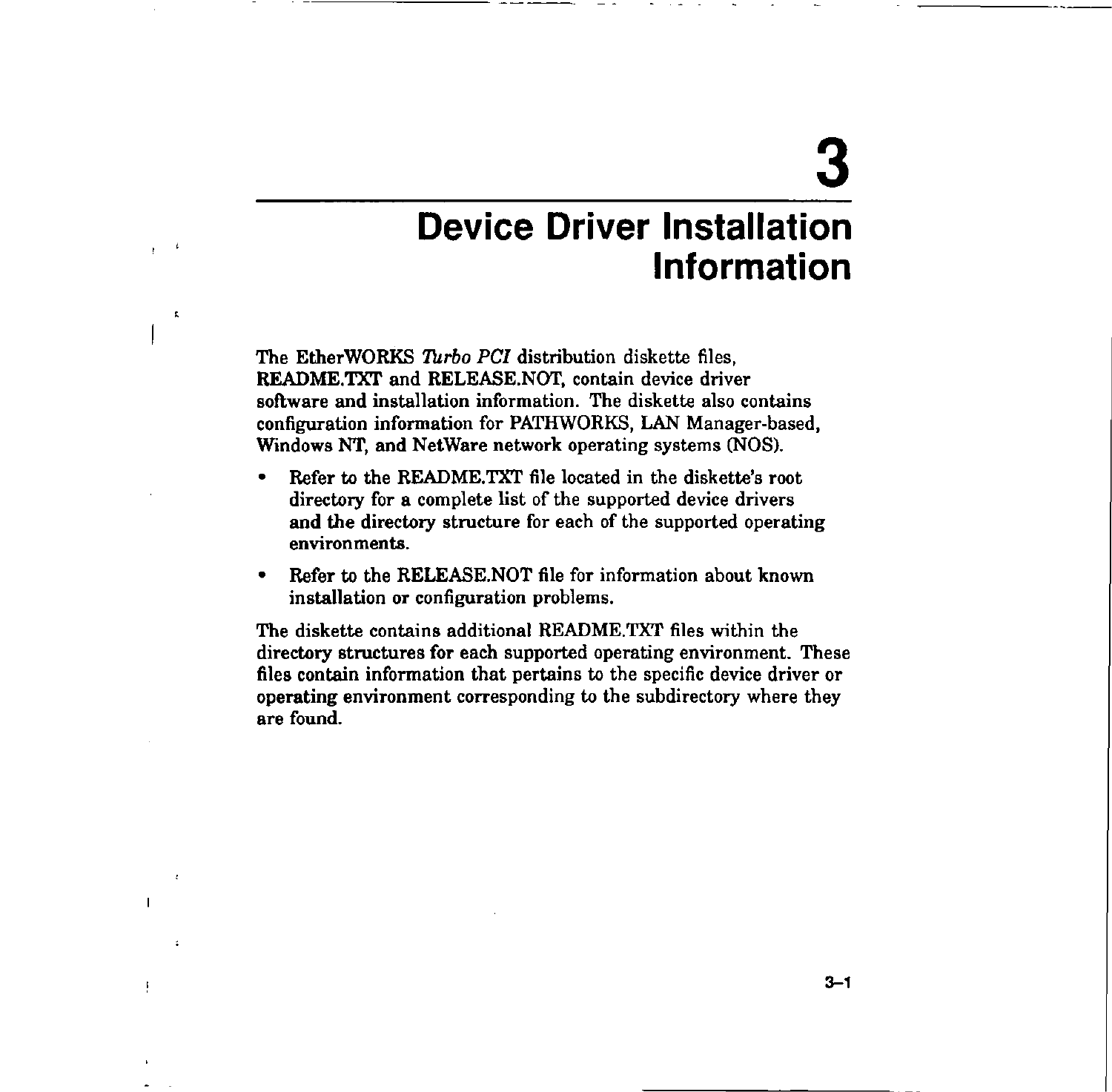## **Obtaining the Latest EtherWORKS Turbo PC/ Driver Files**

The device driver software diskette included in your EtherWORKS *Turbo PCI* kit can become outdated as operating system software evolves. To obtain the latest versions of the driver files from the Internet, CompuServe, and the DECpc Bulletin Board Service, use the following procedures:

- **Internet:** 
	- 1. Perform an anonymous ftp connection to **ftp.digital.com.**  Your login name is anonymous.
	- 2. Enter your password. (Use your Internet electronic mail address as your password.)

3. Using lowercase letters, change your directory to the following:

cd /pub/DEC/adapters

**4.** Select image mode before extracting binary (non ASCII) files:

ftp> i

5. Retrieve a driver file, as in the following example:

ftp> get *driver.ZIP* 

- 6. Type quit to exit ftp.
- 7. Use the -d option to extract subdirectories and files:

C:\> pkunzip -d *driver.ZIP* 

**3-2**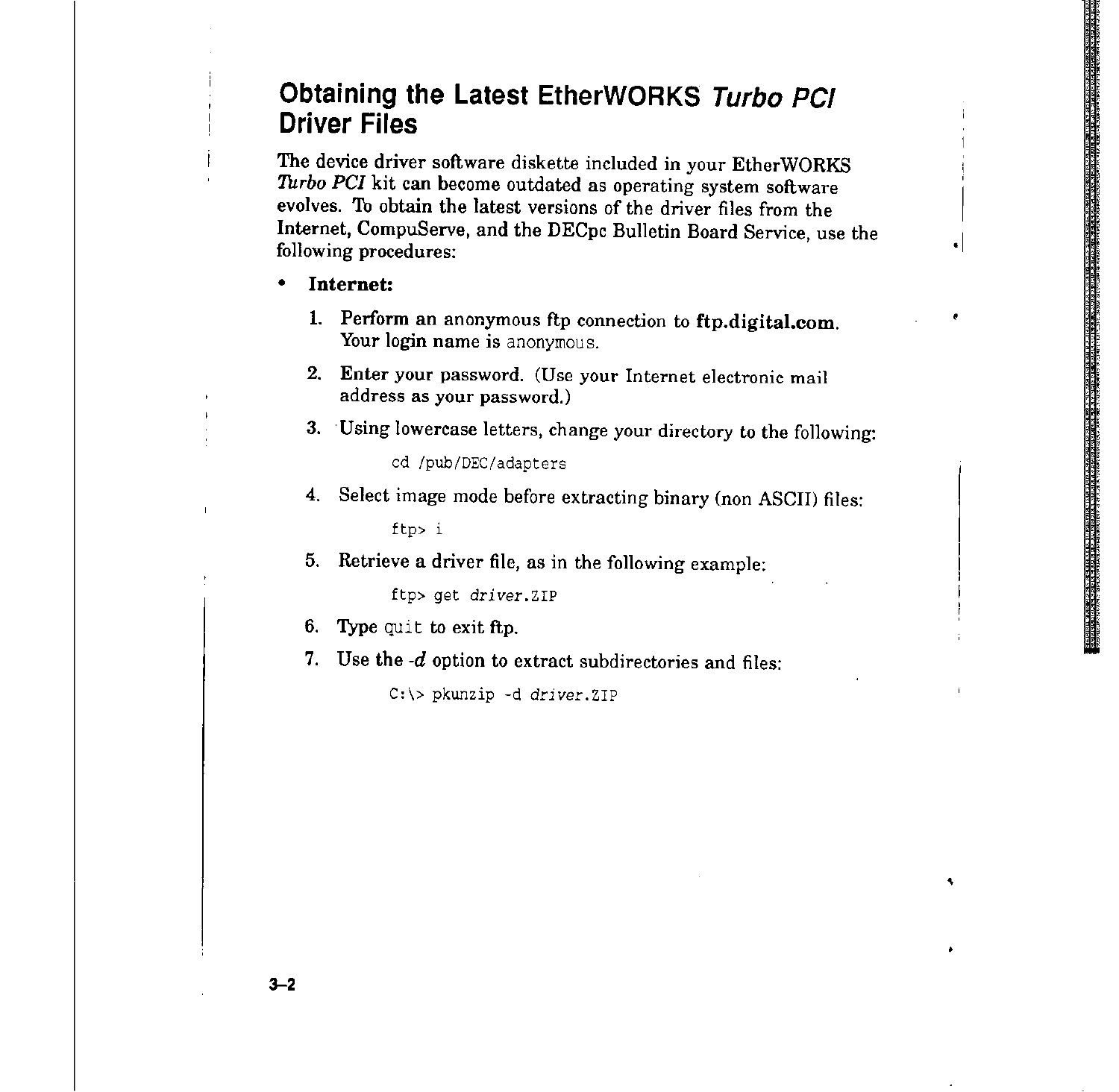• CompuServe:

 $\mathbf{I}$ 

 $\ddot{\phantom{0}}$ 

 $\mathbf{c}_i$ 

 $\hat{\textbf{C}}$ 

- 1. Type Go depci to select the depci forum and enter the LAN Controllers library.
- 2. Select the *Browse* option to scroll through the library titles.
- 3. Click on the DE435 title, then press Return to display the description of the DE435 file.
- 4. Select the *Retrieve* option to copy the file to your system.

For information on how to obtain a CompuServe account in the U.S., call 1-800-848-8990.

#### • DECpc Bulletin Board Service:

- 1. Using a modem (parameters 2400, 8, n, 1), connect to the DECpc Bulletin Board Service in the U.S. by dialing 508-496-8800.
- 2. Follow the menu-driven instructions on your screen to download the driver files.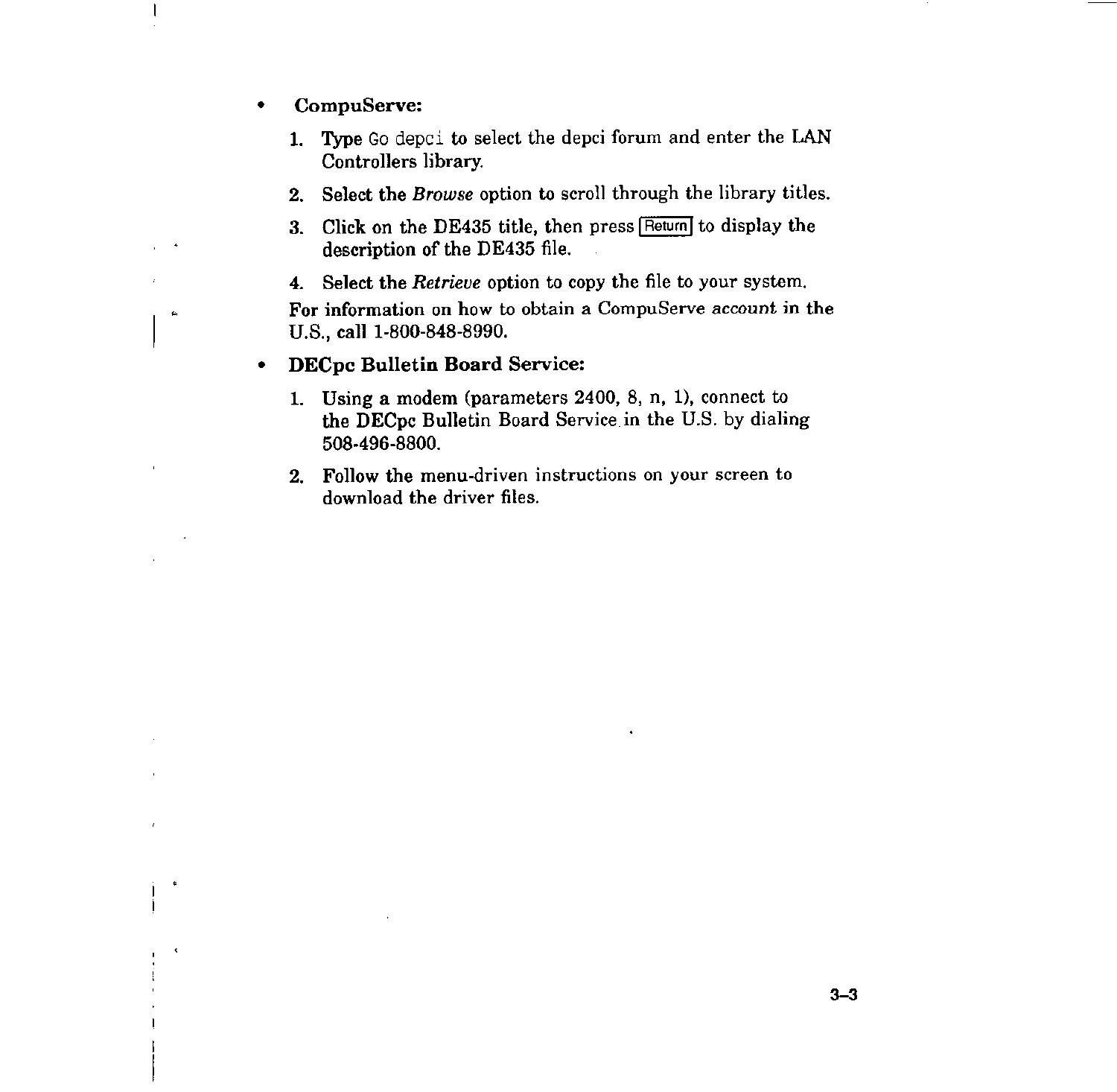# **A Problem Solving**

This appendix describes problems you could encounter when installing the EtherWORKS *Turbo PCI* adapter and suggests possible causes and solutions. The EtherWORKS *Turbo PCI* adapter is also referred to as adapter in this appendix.

## **Fault Isolation By Symptom**

Table A-1 describes how to isolate faults by the symptoms that occur.

| <b>Symptom</b>                                                                    | <b>Possible Cause</b>                                                  | <b>Recommended Action</b>                                                                                         |  |
|-----------------------------------------------------------------------------------|------------------------------------------------------------------------|-------------------------------------------------------------------------------------------------------------------|--|
| The system is on.<br>but there is no<br>display or response<br>from the keyboard. | The monitor is not on or<br>it is not connected to the<br>video board. | Be sure the monitor<br>cable is firmly connected<br>to the video board. Set<br>the monitor power<br>switch to ON. |  |
|                                                                                   | The EtherWORKS Turbo<br>PCI adapter is not seated<br>firmly.           | Turn the computer off,<br>reseat the adapter, then<br>turn the computer on<br>again (see Chapter 2).              |  |
|                                                                                   |                                                                        | (continued on next page)                                                                                          |  |

#### **Table A-1 Fault lsolatlon By Symptom**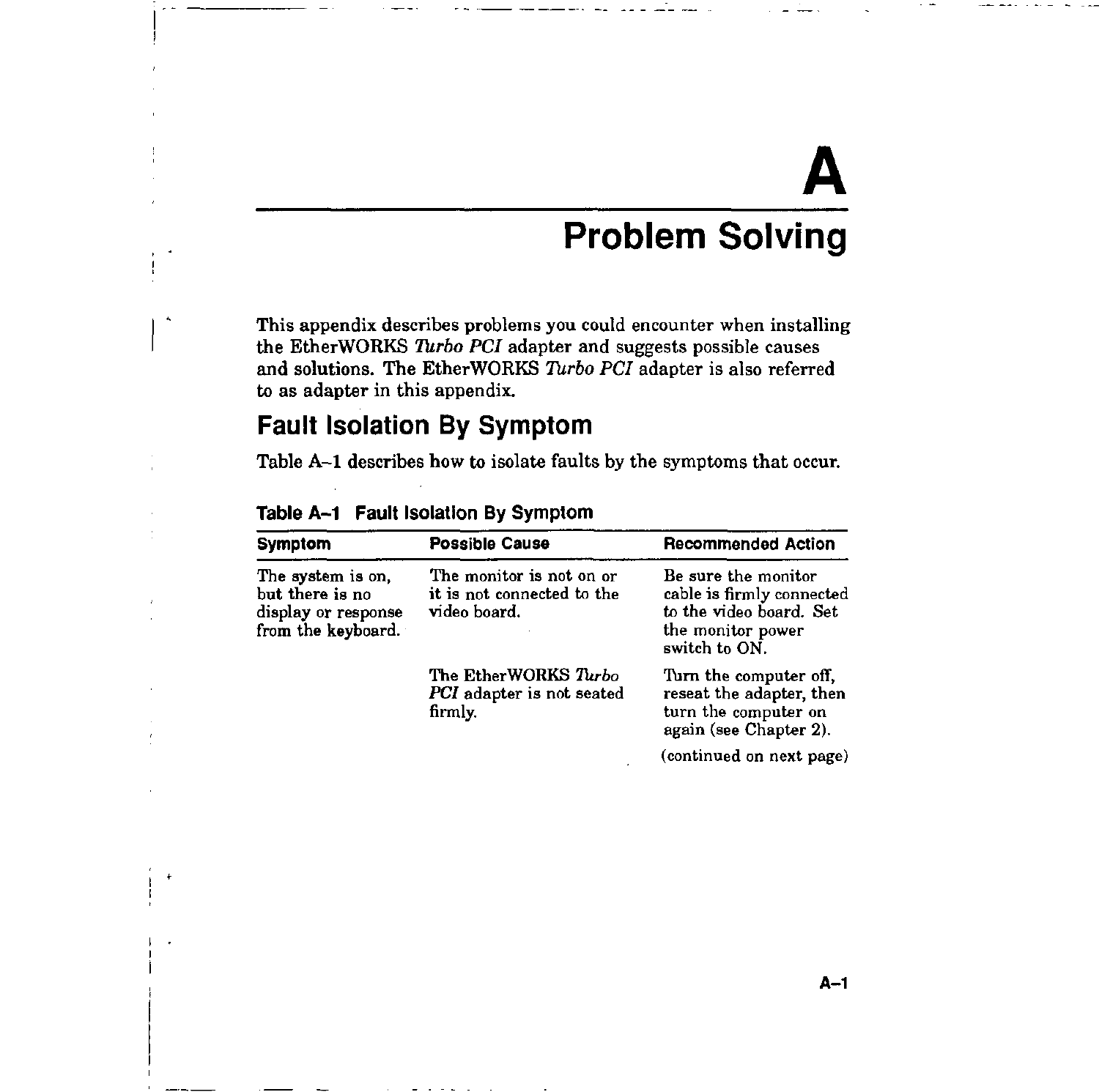| <b>Symptom</b>                                          | <b>Possible Cause</b>                                                                         | <b>Recommended Action</b>                                                                                                                                                                                                                   |
|---------------------------------------------------------|-----------------------------------------------------------------------------------------------|---------------------------------------------------------------------------------------------------------------------------------------------------------------------------------------------------------------------------------------------|
|                                                         | The adapter is preventing<br>the computer from<br>operating correctly.                        | Disconnect the cable<br>from the adapter.<br>Turn the computer<br>off, reseat the adapter,<br>then turn the computer<br>on again. If the problem<br>persists, contact your<br>system administrator<br>or authorized Digital<br>distributor. |
|                                                         | A conflict exists with<br>another adapter in the<br>system:                                   |                                                                                                                                                                                                                                             |
|                                                         | The IRQ settings are<br>incorrect.                                                            | Check the BIOS setup.                                                                                                                                                                                                                       |
|                                                         | The PCI slot containing<br>the adapter is not enabled<br>or not enabled for bus<br>mastering. | Use the BIOS Setup<br>utility to enable the PCI<br>slot.                                                                                                                                                                                    |
| The system is on,<br>but the network<br>does not start. | The network interface is set<br>incorrectly.                                                  | Set the AUI jumper<br>to the correct setting<br>$(DE435-AA)$ only).                                                                                                                                                                         |
|                                                         | The network cable is loose.                                                                   | Secure the cable. Do<br>not connect more than<br>one Ethernet cable to<br>the adapter at the same<br>time.                                                                                                                                  |
|                                                         | A conflict exists with<br>another adapter in the<br>system:                                   |                                                                                                                                                                                                                                             |
|                                                         | The IRQ settings are<br>incorrect.                                                            | Check the BIOS setup.                                                                                                                                                                                                                       |
|                                                         |                                                                                               | (continued on next page)                                                                                                                                                                                                                    |
|                                                         |                                                                                               |                                                                                                                                                                                                                                             |

1944

## Table A-1 (Cont.) **Fault Isolation By Symptom**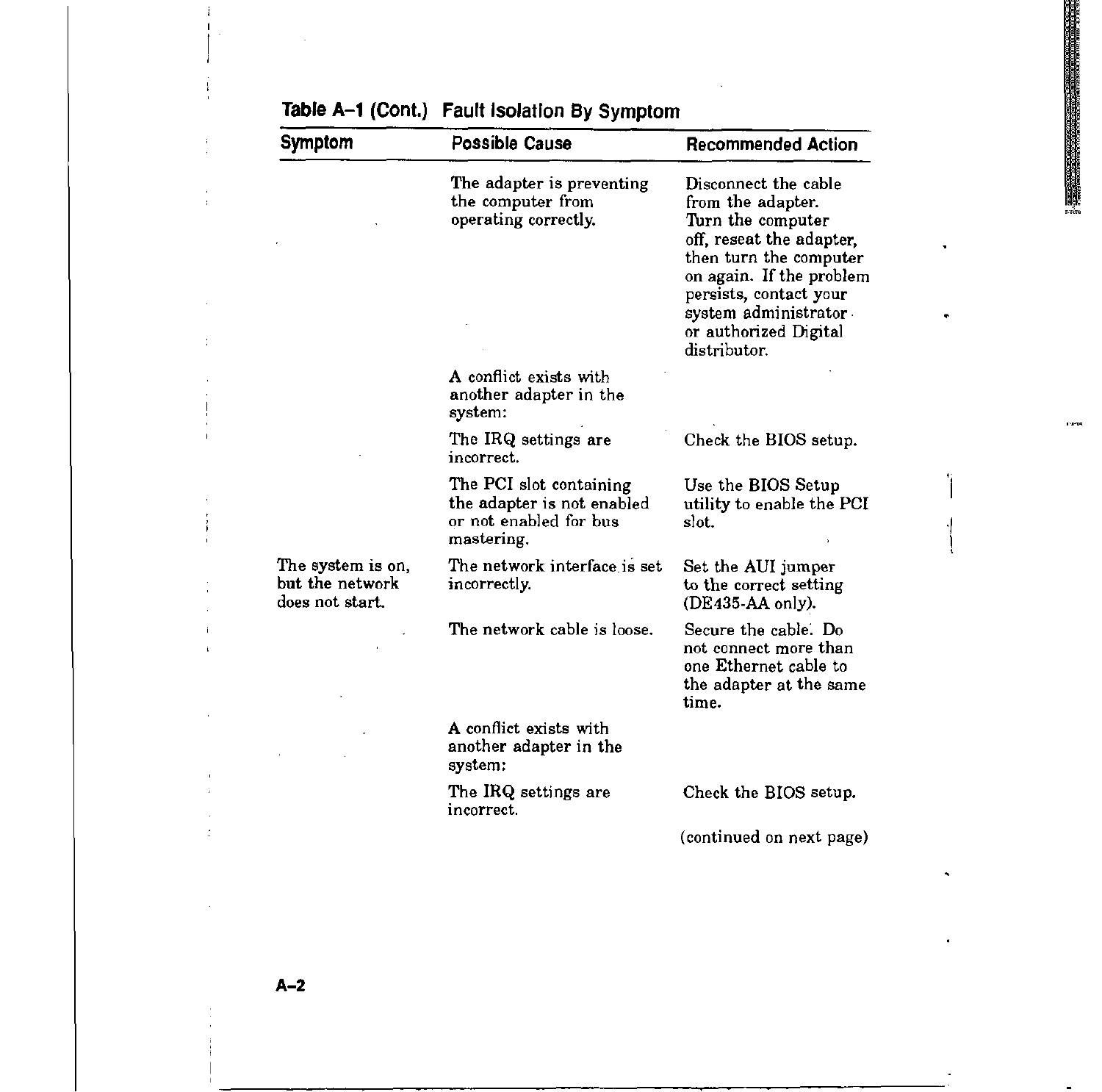| <b>Symptom</b> | <b>Possible Cause</b>                                                                         | <b>Recommended Action</b>                                |  |
|----------------|-----------------------------------------------------------------------------------------------|----------------------------------------------------------|--|
|                | The PCI slot containing<br>the adapter is not enabled<br>or not enabled for bus<br>mastering. | Use the BIOS Setup<br>utility to enable the PCI<br>slot. |  |

#### Table A-1 (Cont.) Fault Isolation By Symptom

## **Diagnostic Test Errors**

Table A-2 describes the EtherWORKS *Turbo PCI* adapter diagnostic test error messages and the recommended corrective actions for each group of messages.

**Note** \_\_\_\_\_\_\_\_\_ \_

If the adapter detects an error and is not operating, you can still use your computer.

| <b>Error Message</b>           | <b>Recommended Actions</b>                                                                                                                              |
|--------------------------------|---------------------------------------------------------------------------------------------------------------------------------------------------------|
| Err 1, Memory allocation error | This message indicates<br>insufficient memory for<br>diagnostics; release some<br>memory. If problem<br>persists, contact your system<br>administrator. |
|                                | (continued on next page)                                                                                                                                |

Table A-2 Diagnostic Test Error Codes

I.

 $\tilde{z}$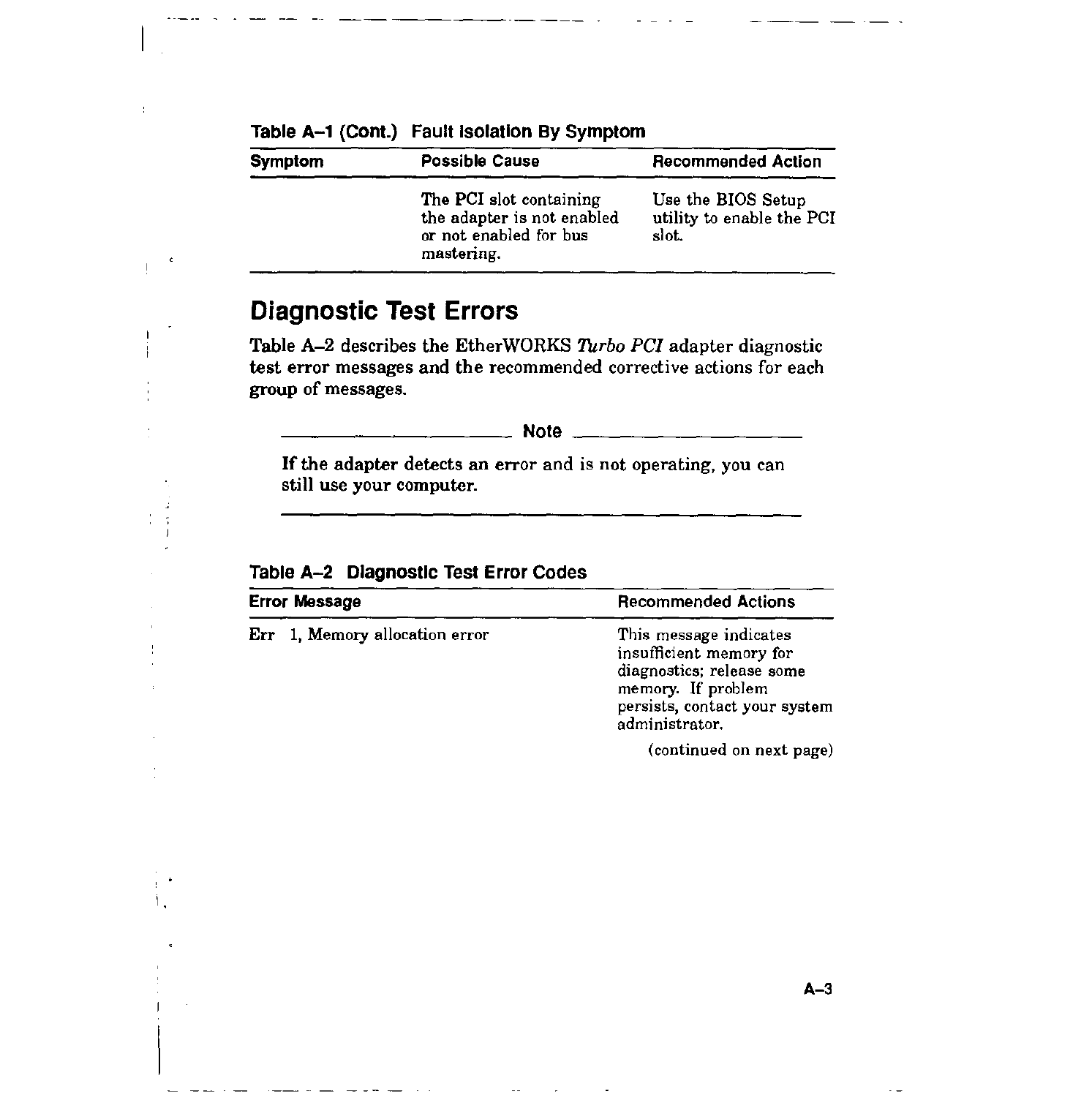| <b>Error Message</b>                                                                                    | <b>Recommended Actions</b>                                                                                                                                                                                                                                                                                                    |
|---------------------------------------------------------------------------------------------------------|-------------------------------------------------------------------------------------------------------------------------------------------------------------------------------------------------------------------------------------------------------------------------------------------------------------------------------|
| Err 2, Registers W/R error                                                                              | Ensure adapter is seated<br>firmly in bus slot, or<br>try another available<br>bus slot. If problem<br>persists, adapter could<br>be defective. Depending<br>on where you purchased<br>the adapter, contact either<br>your authorized Digital<br>distributor or Digital<br>Technical Support.                                 |
| Err 4, Adapter not enabled or found                                                                     | Ensure the PCI device<br>was configured correctly<br>in the BIOS Setup utility,<br>or try another available<br>bus slot. If problem<br>persists, adapter could<br>be defective. Depending<br>on where you purchased<br>the adapter, contact either<br>your authorized Digital<br>distributor or Digital<br>Technical Support. |
| Err 5, Undefined error code                                                                             | This error code is reserved<br>for future use.                                                                                                                                                                                                                                                                                |
| Err 7, Bus error: parity error<br>8, Bus error: master abort<br>Err<br>9, Bus error: target abort<br>Eп | Adapter could be defective.<br>Depending on where<br>you purchased the<br>adapter, contact either<br>your authorized Digital<br>distributor or Digital<br>Technical Support.                                                                                                                                                  |
|                                                                                                         | (continued on next page)                                                                                                                                                                                                                                                                                                      |

## **Table A-2 (Cont.) Diagnostic Test Error Codes**

**A-4** 

 $\mathbf{I}$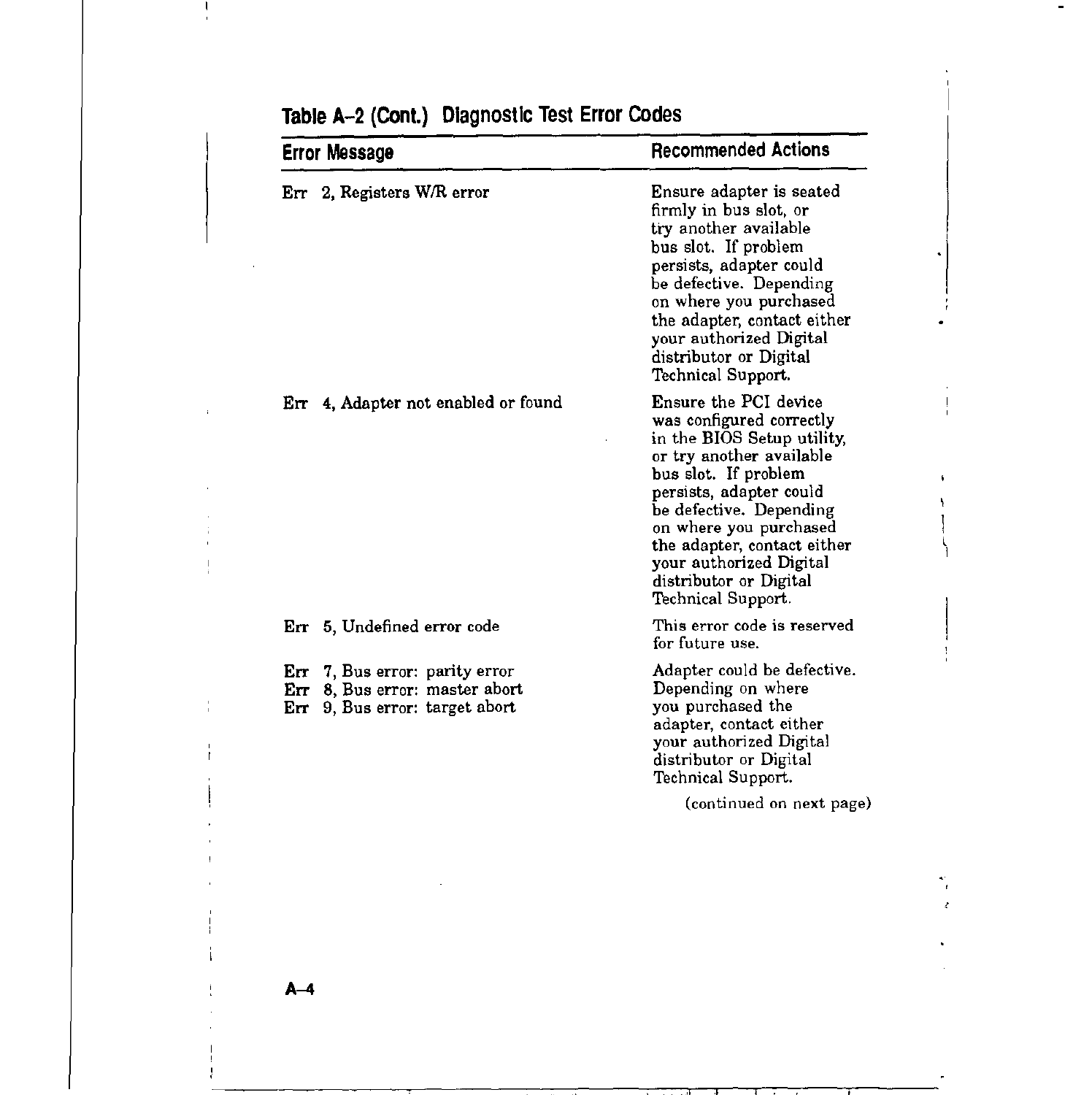| Error Message                                                                                                                                                                                                                                                                                                                                                                                                                                                                                          | <b>Recommended Actions</b>                                                                                                                                                                                                                                                                                                                                                                   |
|--------------------------------------------------------------------------------------------------------------------------------------------------------------------------------------------------------------------------------------------------------------------------------------------------------------------------------------------------------------------------------------------------------------------------------------------------------------------------------------------------------|----------------------------------------------------------------------------------------------------------------------------------------------------------------------------------------------------------------------------------------------------------------------------------------------------------------------------------------------------------------------------------------------|
| Err 10, EtherWRKS babbler, can't transmit<br>Err 11. Transmit time-out error<br>Err 12, Receive time-out error<br>Err 13, Receive data failure<br>Err 14, RDES0: receive error detected<br>Err 15, RDES0: framing error<br>Err 16, RDES0: overflow error<br>Err 17, RDES0: CRC error<br>Err 18, RDES0: runt frame<br>Err 19, RDES0: length error<br>Err 20, RDES0: collision seen<br>Err 21, EtherWRKS failed to detect CRC error<br>Err 22, TDES0: transmit error detected<br>Err 23, TDES0: deferred | These messages indicate<br>network-related test<br>failures. If driver was<br>installed before running<br>diagnostics, disable drivers<br>and network software,<br>power down computer, rerun<br>diagnostics. If problem<br>persists, adapter could be<br>defective. Depending on<br>where you purchased the<br>adapter, contact either<br>your authorized Digital<br>distributor or Digital |
| Err 24, TDES0: underflow error<br>Err 25, TDES0: link fail                                                                                                                                                                                                                                                                                                                                                                                                                                             | Technical Support.                                                                                                                                                                                                                                                                                                                                                                           |
| Err 26, TDES0: heartbeat fail                                                                                                                                                                                                                                                                                                                                                                                                                                                                          | Ensure AUI device supports<br>heartbeat test and is<br>enabled. If not supported,<br>ignore error. If supported,<br>check or replace cable or<br>AUI device. If problem<br>persists, adapter could be<br>defective. Depending on<br>where you purchased the<br>adapter, contact either<br>your authorized Digital<br>distributor or Digital<br>Technical Support.                            |
|                                                                                                                                                                                                                                                                                                                                                                                                                                                                                                        | (continued on next page)                                                                                                                                                                                                                                                                                                                                                                     |

## Table A-2 (Cont.) Diagnostic Test Error Codes

 $\bar{\rm I}$ 

 $\hat{\phantom{a}}$  $\frac{1}{4}$ 

 $\mathbf{c}$ 

 $\ddot{\phi}$ 

 $\mathcal{A}$ 

÷,

 $\bullet$ 

 $\tilde{\mathbf{x}}$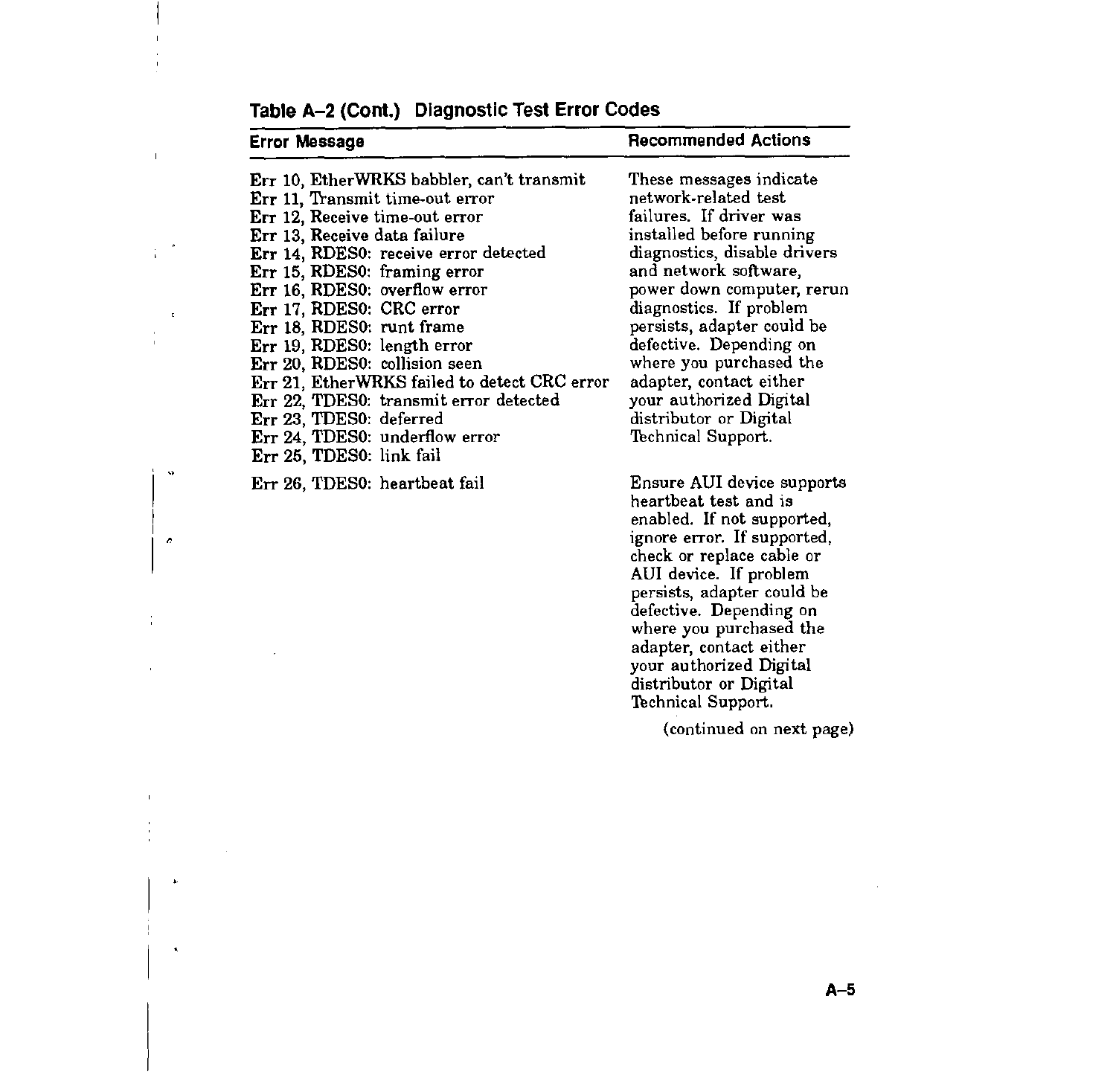| <b>Error Message</b>                                                                                                                                                                                               | <b>Recommended Actions</b>                                                                                                                                                                                                                                                                                                                                                                                         |
|--------------------------------------------------------------------------------------------------------------------------------------------------------------------------------------------------------------------|--------------------------------------------------------------------------------------------------------------------------------------------------------------------------------------------------------------------------------------------------------------------------------------------------------------------------------------------------------------------------------------------------------------------|
| Err 27, TDES0: excessive collisions<br>Err 28, TDES0: late collision<br>Err 29, TDES0: no carrier<br>Err 30, TDES0: loss of carrier<br>Err 31, TDES0: jabber time-out<br>Err 32, TDES0: chained xmt/rcv test error | These messages indicate<br>network-related test<br>failures. If driver was<br>installed before running<br>diagnostics, disable drivers<br>and network software,<br>power down computer, rerun<br>diagnostics. If problem<br>persists, adapter could be<br>defective. Depending on<br>where you purchased the<br>adapter, contact either<br>your authorized Digital<br>distributor or Digital<br>Technical Support. |
| Err 33, Internal loopback test error<br>Err 34, 10Base-T internal loopback test error                                                                                                                              | These messages indicate<br>an IRQ conflict (when<br>two adapters want to<br>use the same interrupt<br>line). Reconfigure the<br>adapter to use another<br>IRQ line. If problem<br>persists, adapter could<br>be defective. Depending<br>on where you purchased<br>the adapter, contact either<br>your authorized Digital<br>distributor or Digital<br>Technical Support.                                           |
|                                                                                                                                                                                                                    | (continued on next page)                                                                                                                                                                                                                                                                                                                                                                                           |

## Table A-2 (Cont.) Diagnostic Test Error Codes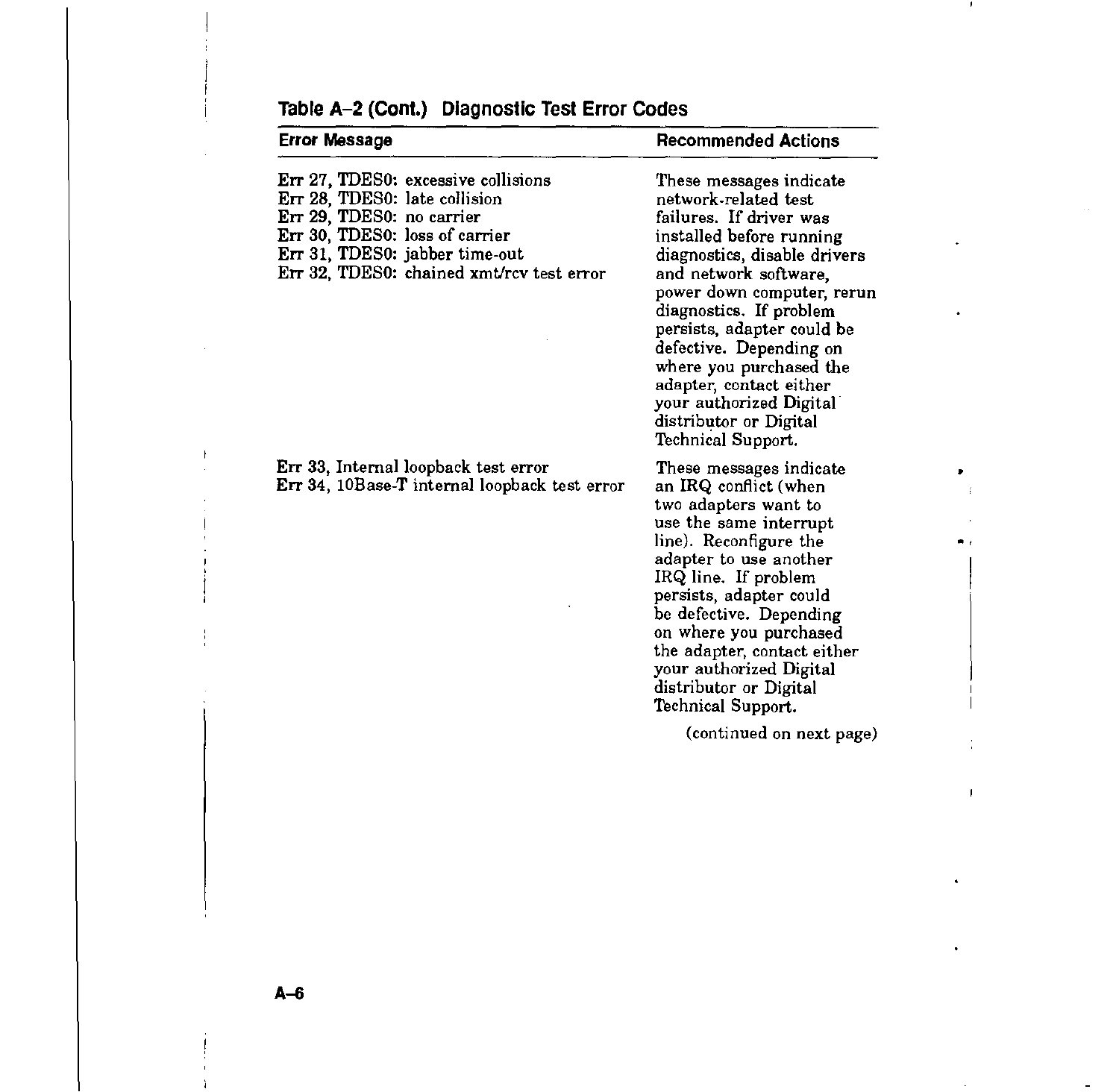| <b>Error Message</b>                                                                      | <b>Recommended Actions</b>                                                                                                                                                                                                                                                                                 |  |
|-------------------------------------------------------------------------------------------|------------------------------------------------------------------------------------------------------------------------------------------------------------------------------------------------------------------------------------------------------------------------------------------------------------|--|
| Err 35, 10Base-T external loopback test error<br>Err 36, AUI external loopback test error | These messages indicate<br>improper termination<br>causing loopback test to fail.<br>Supplemental network tests<br>require loopback connectors<br>for ThinWire or twisted-pair<br>repeater link for twisted-<br>pair testing (available when<br>diagnostics are run from<br>NICDIAG diagnostic menu).      |  |
|                                                                                           | To test ThinWire coaxial<br>port, remove adapter from<br>live network, then terminate<br>T-connector. To test the<br>twisted-pair port, adapter<br>must have valid link to a<br>repeater (green LED lights<br>when good link). If LED<br>does not light, check cabling<br>and repeater port.               |  |
|                                                                                           | To test AUI port, select<br>AUI port using adapter<br>AUI jumper and connect<br>to AUI Hub or repeater. If<br>error persists, adapter could<br>be defective. Depending<br>on where you purchased<br>the adapter, contact either<br>your authorized Digital<br>distributor or Digital<br>Technical Support. |  |
|                                                                                           | (continued on next page)                                                                                                                                                                                                                                                                                   |  |

| Table A-2 (Cont.) Diagnostic Test Error Codes |  |  |  |
|-----------------------------------------------|--|--|--|
|-----------------------------------------------|--|--|--|

 $\sim 10^{-11}$ 

 $\mathbf{E}^{(1)}$  and

 $\mathcal{F}_{\mathcal{A}}$  .

 $\bullet$ J.

 $\mathcal{A}$  $\mathbf{L}^{\mathrm{max}}$ 

 $\label{eq:4} \mathbf{F} = \mathbf{F} \mathbf{F} + \mathbf{F} \mathbf{F}$ 

 $\sim 10^{11}$  m  $^{-1}$ 

 $\mathcal{L}^{\text{max}}_{\text{max}}$  and  $\mathcal{L}^{\text{max}}_{\text{max}}$ 

 $\sim 10^{11}$  km  $^{-1}$  $\label{eq:2.1} \mathcal{L}(\mathcal{L}^{\text{max}}_{\mathcal{L}}(\mathcal{L}^{\text{max}}_{\mathcal{L}})) = \frac{1}{2} \sum_{i=1}^n \mathcal{L}^{\text{max}}_{\mathcal{L}^{\text{max}}_{\mathcal{L}}(\mathcal{L}^{\text{max}}_{\mathcal{L}^{\text{max}}_{\mathcal{L}^{\text{max}}_{\mathcal{L}^{\text{max}}_{\mathcal{L}^{\text{max}}_{\mathcal{L}^{\text{max}}_{\mathcal{L}^{\text{max}}_{\mathcal{L}^{\text{max}}_{\mathcal{L}^{\text{max}}_{$  $\sim 10$ 

 $\mathcal{H}^{\mathrm{c}}$  ,  $\mathcal{H}^{\mathrm{c}}$ 

and the control of

 $\sim$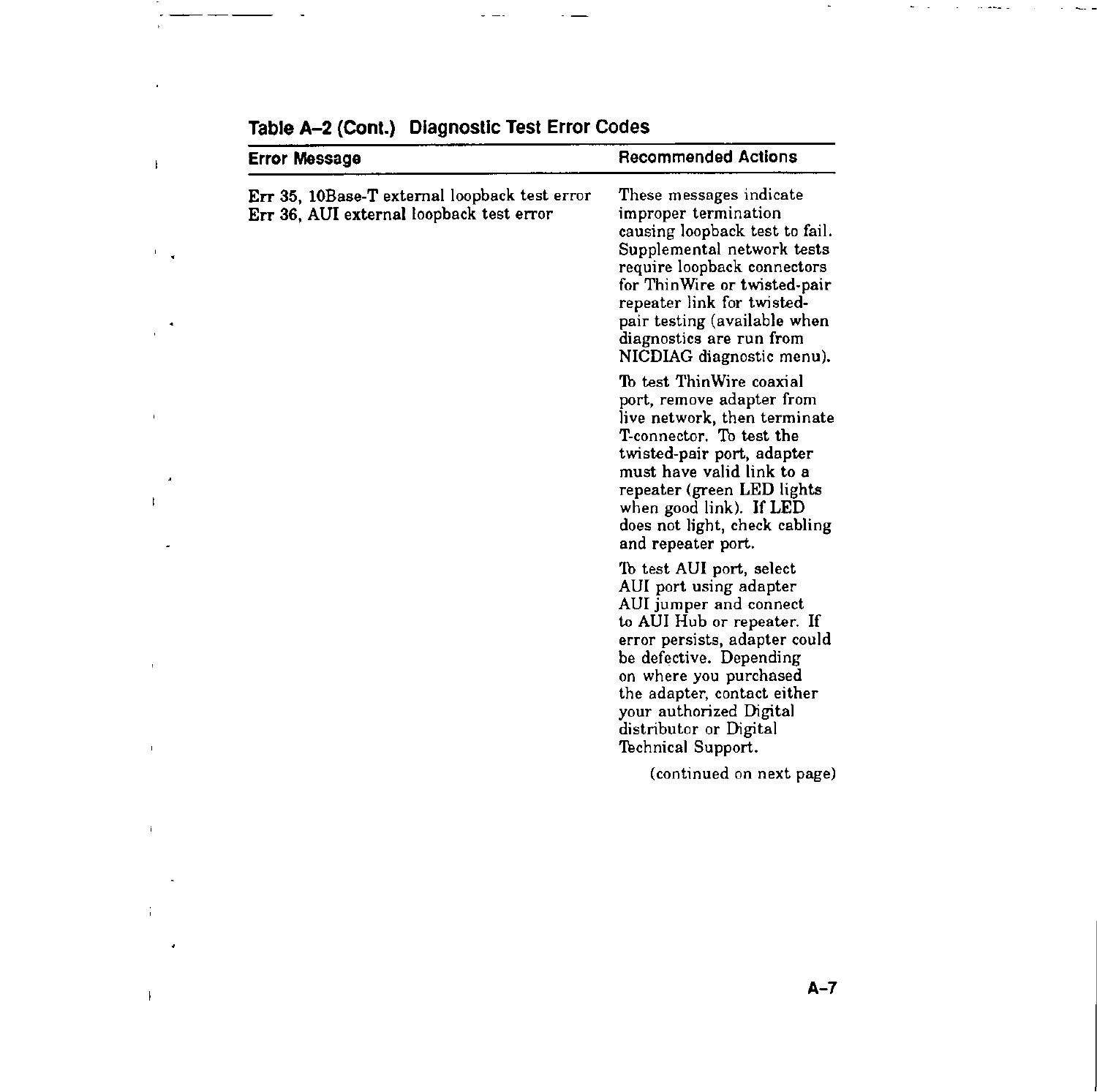| Error Message                                                                                                                                                                                                                                                                                                                                                                                                                                                                                                             | <b>Recommended Actions</b>                                                                                                                                                                                                                                                                                                                                                |
|---------------------------------------------------------------------------------------------------------------------------------------------------------------------------------------------------------------------------------------------------------------------------------------------------------------------------------------------------------------------------------------------------------------------------------------------------------------------------------------------------------------------------|---------------------------------------------------------------------------------------------------------------------------------------------------------------------------------------------------------------------------------------------------------------------------------------------------------------------------------------------------------------------------|
| Err 37, Interrupt mask test error                                                                                                                                                                                                                                                                                                                                                                                                                                                                                         | This message indicates<br>an IRQ conflict (when<br>two adapters want to<br>use the same interrupt<br>line). Reconfigure the<br>adapter to use another<br>IRQ line. If problem<br>persists, adapter could<br>be defective. Depending<br>on where you purchased<br>the adapter, contact either<br>your authorized Digital<br>distributor or Digital<br>Technical Support.   |
| Err 38, Force collision test error<br>Err 39, Two buffered xmt/rcv test error<br>Err 40, CSR5: transmit process stopped<br>Err 41, CSR5: transmit jabber time-out<br>Err 42, CSR5: transmit underflow<br>Err 43, CSR5: receive buffer unavailable<br>Err 44, CSR5: receive process stopped<br>Err 45, CSR5: receive watchdog time-out<br>Err 46, CSR5: AUI/TP switch<br>Err 47, CSR5: full duplex short frame rcv<br>Err 48, CSR5: link fail<br>Err 49, Multiple xmt/rcv test error<br>Err 50, RDESO: dribbling bit error | These messages indicate<br>network-related test.<br>failures. If driver was<br>installed before running<br>diagnostics, power<br>down computer, then<br>start again. If problem<br>persists, adapter could be<br>defective. Depending on<br>where you purchased the<br>adapter, contact either<br>your authorized Digital<br>distributor or Digital<br>Technical Support. |
| Err 51 to 59, Unidentified error code                                                                                                                                                                                                                                                                                                                                                                                                                                                                                     | These error codes are<br>reserved for future use.                                                                                                                                                                                                                                                                                                                         |

Ţ

## Table A-2 (Cont.) Diagnostic Test Error Codes

**A-a**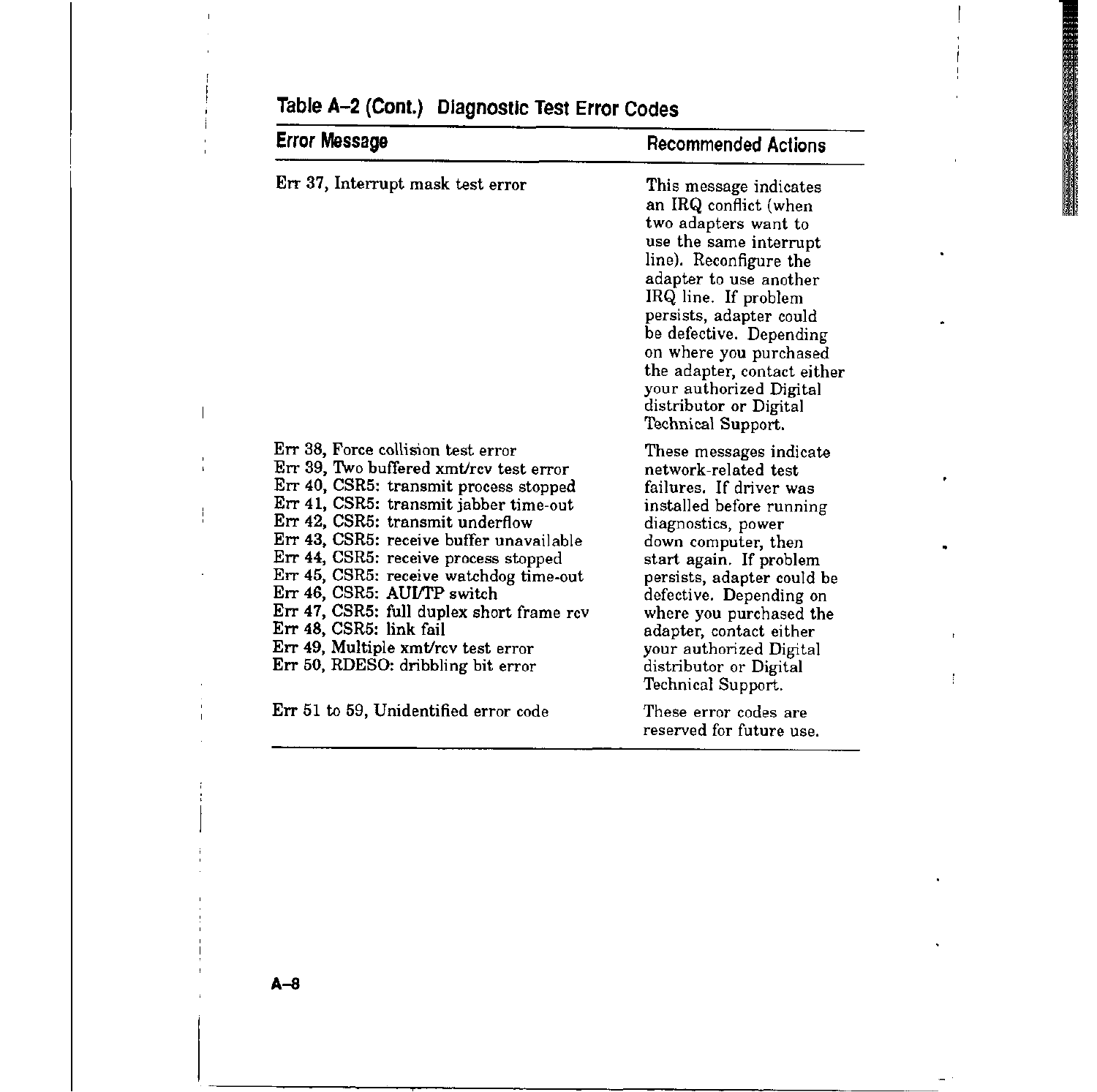# **B**

## **General Information**

This appendix provides general system specifications and cabling requirements for the EtherWORKS *Turbo PCI* adapter.

## **Physical Description**

Ÿ

The EtherWORKS *Turbo PCI* adapter is a PC! form-factor printed circuit board that uses the full 32-bit bus data path interface. The physical descriptions of the two models of the EtherWORKS *Turbo PCI* adapter are as follows:

- The DE435-AA adapter measures 5.086 inches (129 mm) x 3. 750 inches (95 mm), and is constructed using four-layer circuit board technology with two signal layers and two power/ground layers.
- The DE434-AA adapter measures 5.06 inches (128.5 mm) x 2.72 inches (69 mm), and is constructed using two-layer circuit board technology.

## **Functional Components**

The major functional components of the Ether WORKS Turbo *PCI*  adapter are as follows:

- Ethernet network protocol controller (MAC)
- lOBase-T twisted-pair Ethernet (RJ-45 connector) network interface
- 10Base2 ThinWire Ethernet (coaxial) network interface (DE435-AA only)
- AUI Ethernet network interface (DE435-AA only)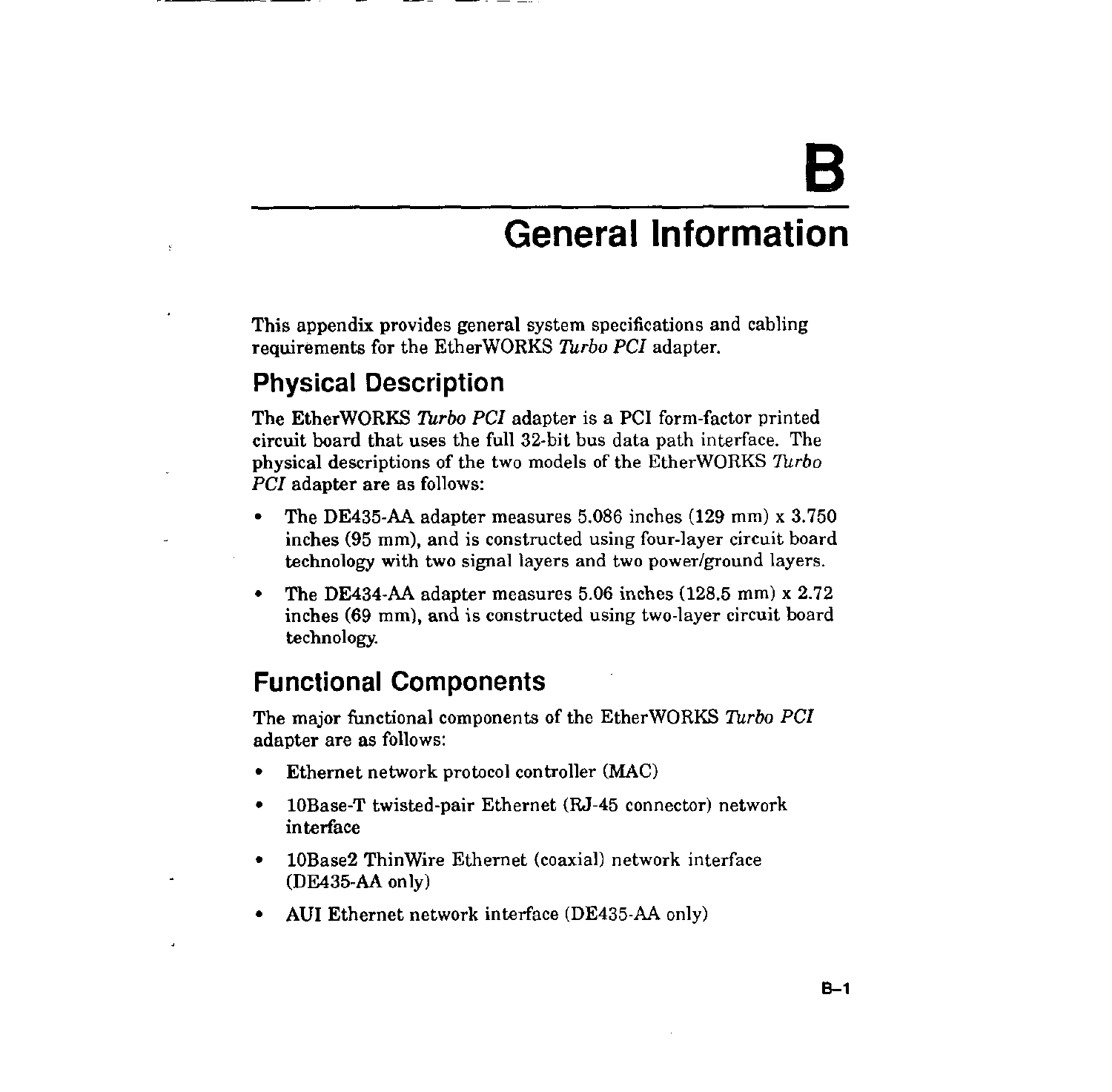## **LEDs**

During normal system power-up, both the amber and green LEDs turn on and remain on. Once the network software and driver are loaded, or the EtherWORKS *Turbo PCI* adapter's diagnostics are running, the LEDs reflect status as described in Table B-1.

Table B-1 describes the EtherWORKS *Turbo PCI* adapter LEDs.

| This LED      | Indicates         | And the status is                        |
|---------------|-------------------|------------------------------------------|
| Amber         | Network activity  | <b>On or blinking—Network is active.</b> |
|               |                   | <b>Off</b> —Network is inactive.         |
| $G$ reen $^1$ | Twisted-pair link | On-Link is OK.                           |
|               |                   | Off-Link has failed                      |
|               |                   | <b>Blinking—Link is failing.</b>         |

| Table B-1 |  | <b>LEDS</b> |
|-----------|--|-------------|
|-----------|--|-------------|

<sup>1</sup>This LED is used when twisted-pair or twisted-pair full duplex mode is selected and **a twisted-pair cable is attached to the network. Refer to the twisted-pair link LED description for more information.** 

#### **Network Activity**

When the network or diagnostic software is running, the network activity LED turns on whenever transmit or receive data is detected on the network. With low levels of network activity, the LED blinks. *As* network activity increases, the LED blinks faster, and at times appears to remain on.

#### **Twisted-Pair Link**

When the network or diagnostic software is running, the green LED turns on in either Twisted-pair or Twisted-pair Full Duplex mode if receive data or link pulses are detected. If no receive data or link pulses are detected within 150 milliseconds, the green LED turns off, indicating link fail status. When Twisted-pair Link Disabled, AUi, or ThinWire mode is selected, this LED remains on.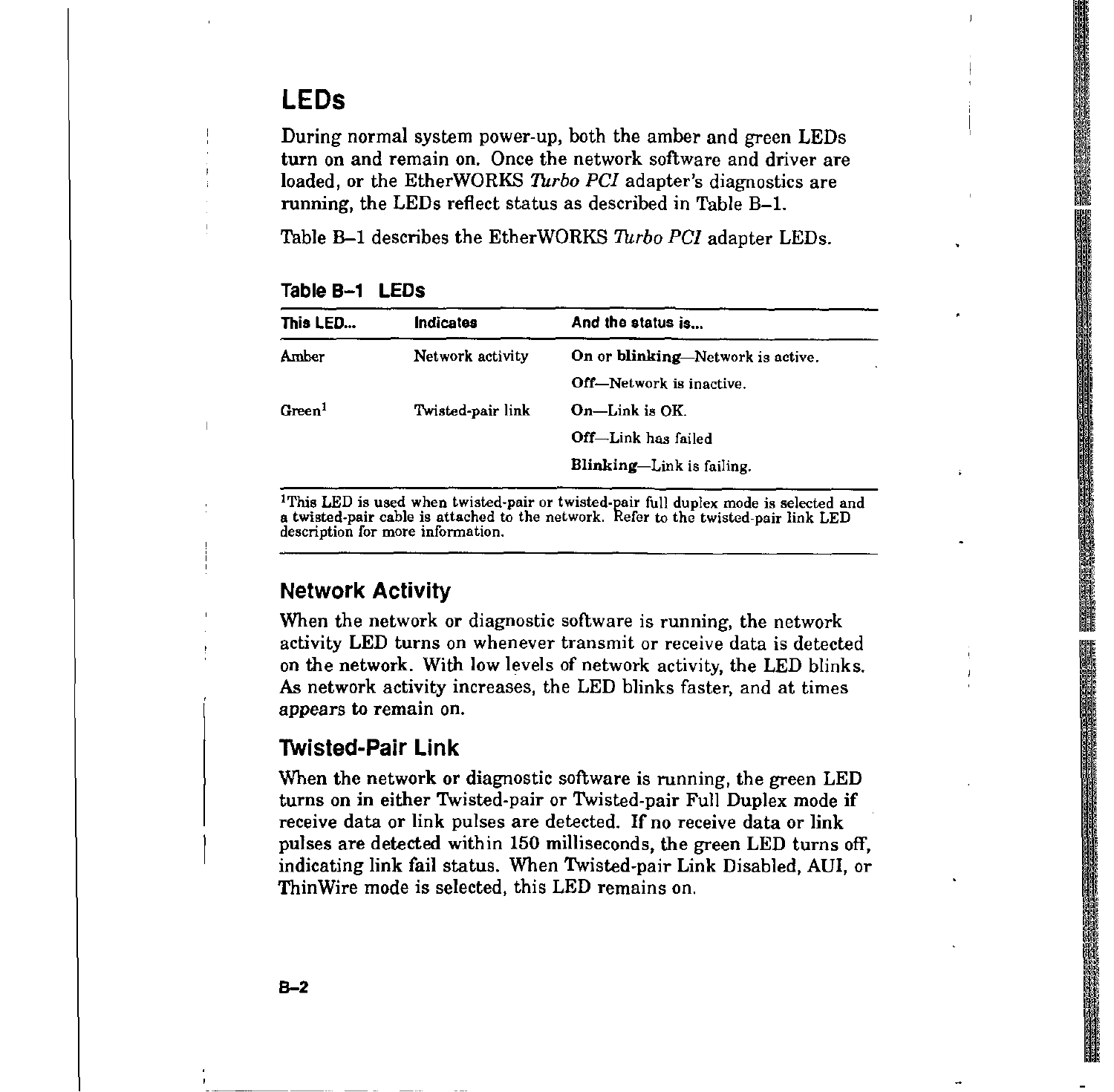## **Interrupt Request (IRQ) Lines**

The IRQ lines can be set to IRQ5, IRQ9, IRQ10, IRQ14, or IRQ15.

## **Electrical Parameters**

Table B-2 shows the electrical parameters for the EtherWORKS *Turbo PCI* DE435-AA adapter.

| <b>Cable Type</b>         | <b>AUI Jumper</b> | Power<br><b>Maximum</b> | <b>DC Amps</b><br>$(+5.0 V)$<br>Maximum | DC Amps<br>$(+12.0 V)$<br>Maximum |
|---------------------------|-------------------|-------------------------|-----------------------------------------|-----------------------------------|
| Twisted-pair <sup>1</sup> | ThinWire          | 3.4W                    | 0.2A                                    | 0.2A                              |
|                           | AUI               | 1.0 W <sup>2</sup>      | 0.2A                                    | 0.0 <sub>A</sub>                  |
| <b>ThinWire</b>           | ThinWire          | 3.4W                    | $0.2 \text{ A}$                         | 0.2A                              |
| AUI <sup>3</sup>          | AUI               | 70W                     | 0.2A                                    | 0.5A                              |

#### **Table B-2** Electrical Parameters (DE435-AA)

1When using twisted.pair cable, the AUI jumper position affects the amount of power consumed by the EtherWORKS *Turbo PCI* adapter.

2AUI cable not connected to MAU.

 $^3$ When using the AUI cable, the amount of +12.0 V dc power used is dependent on the<br>transceiver or medium attachment unit (MAU) to which the adapter is connected.

## \_\_\_\_\_\_\_\_\_\_\_ **Note** \_\_\_\_\_\_\_\_\_\_ \_

The maximum power for the EtherWORKS *Turbo PC/ TP*  DE434-AA adapter is LO watts; the maximum amount for +5.0 V de power is 0.2 amps,

# ----------- Caution \_\_\_\_\_\_\_\_\_\_ \_

When adding adapters to your computer, verify that the combined power (wattage) required for the adapters in your computer does not exceed the power supply rating, Check your computer documentation for this information.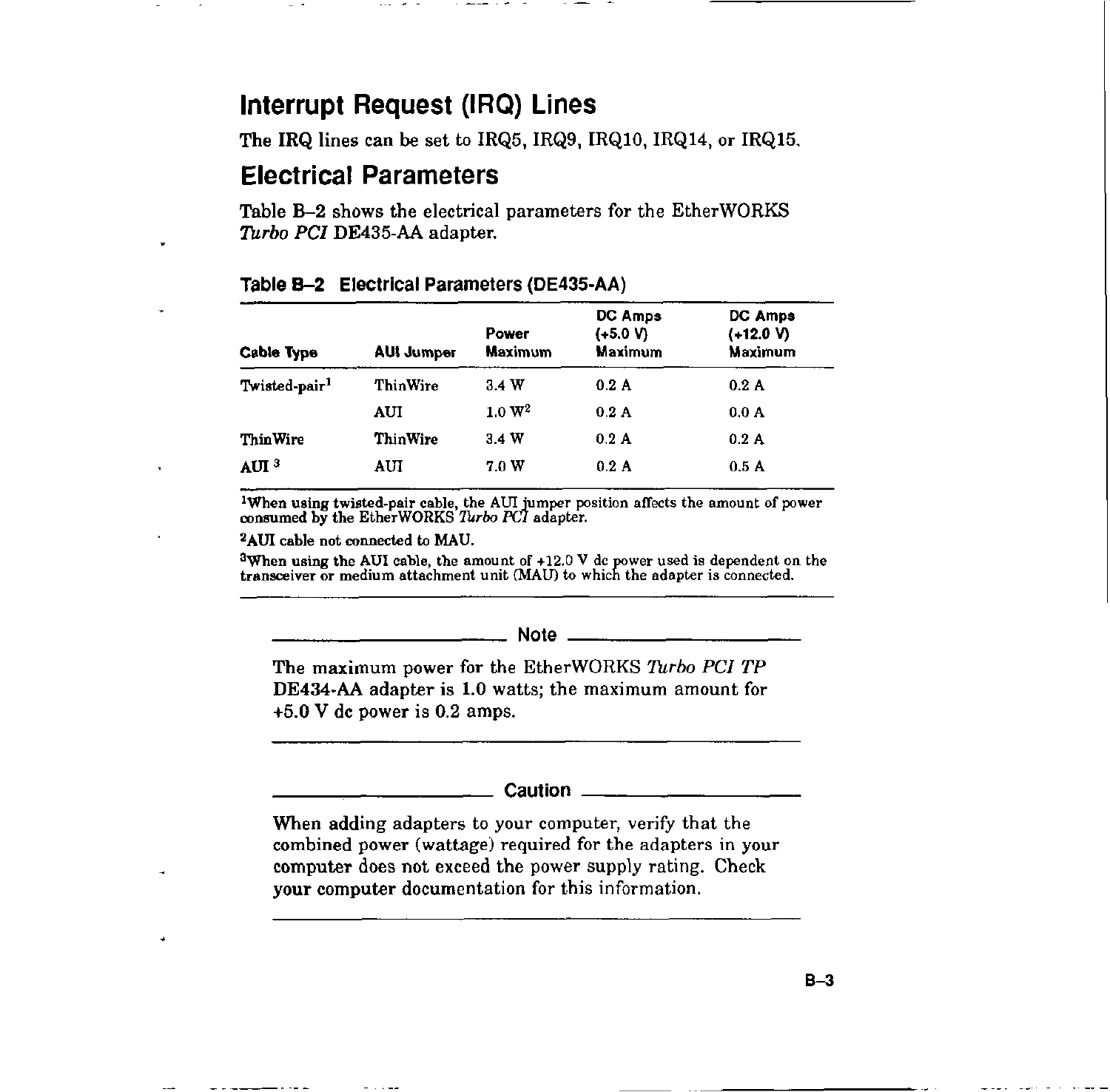## **Operating Environment**

Table B-3 lists the recommended operating environment specifications for the EtherWORKS *Turbo PC!* adapter.

**Table B-3 Operating Environment** 

| <b>Condition</b>           | Value                                                            |  |
|----------------------------|------------------------------------------------------------------|--|
| Temperature (at sea level) | $15^{\circ}$ C-32 $^{\circ}$ C (59 $^{\circ}$ F-90 $^{\circ}$ F) |  |
| Relative humidity          | 8% to 80% (non-condensing)                                       |  |
| Radiated emissions         | FCC Class B, VDE Class B                                         |  |

## **Card Connector Pinning (RJ-45}**

The EtherWORKS *Turbo PC!* adapter's l0Base-T twisted-pair networks connector has the following pin signals (see Figure B-1).

| <b>Pin Number</b> | <b>Signal Name</b> |
|-------------------|--------------------|
|                   | Transmit +         |
| 2                 | Transmit -         |
| З                 | Receive +          |
| 4                 | NC (no connection) |
| 5                 | NC (no connection) |
| 6                 | Receive -          |
| 7                 | NC (no connection) |
| 8                 | NC (no connection) |

ň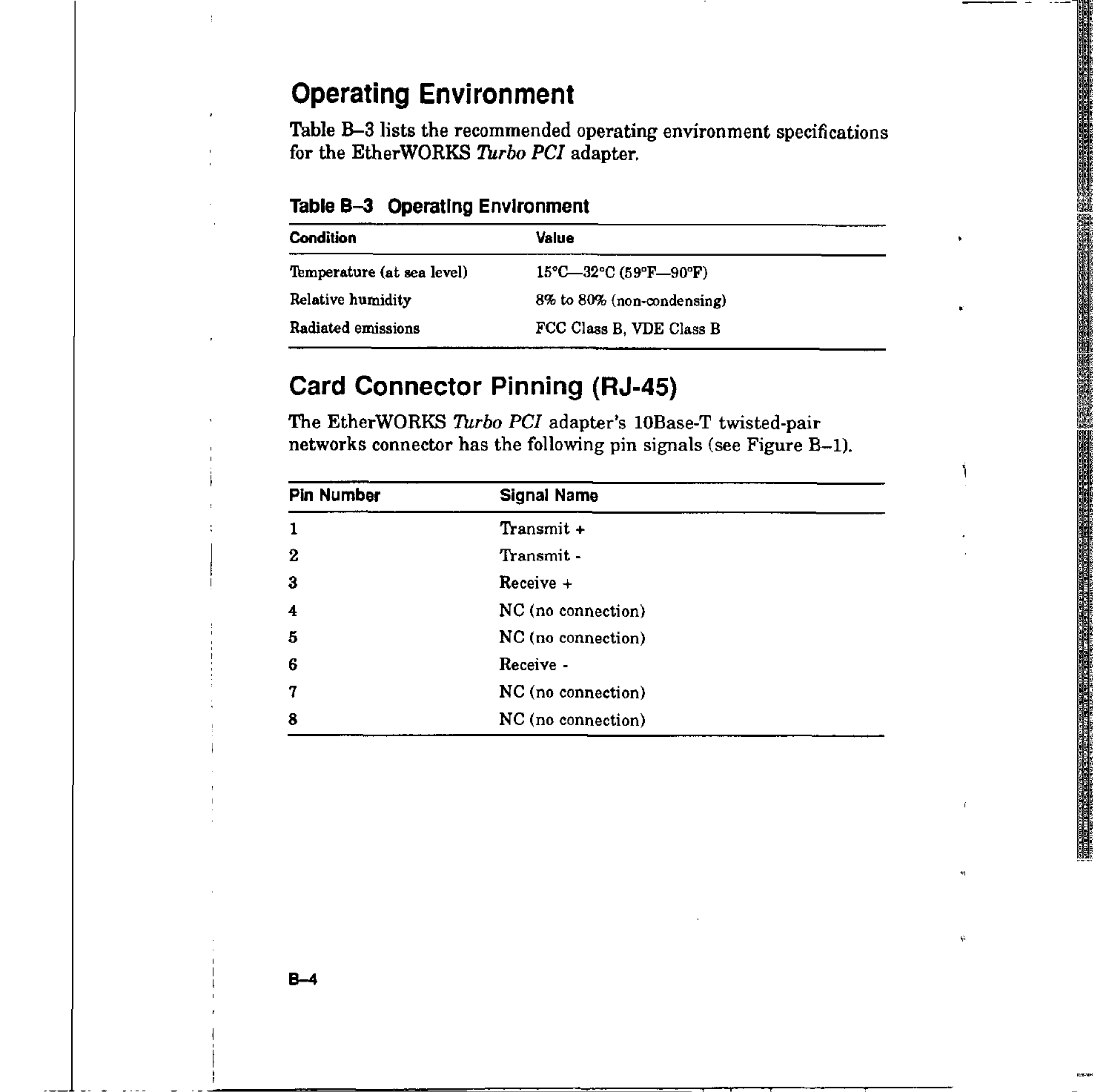## Figure B-1 RJ-45 Connector (Front View)

 $\sim$ 

 $\Delta$ 

 $\ddot{\phantom{a}}$ 

 $\cdot$ 

 $\bar{a}$ 

and the contract of the contract of the contract of the contract of the contract of the contract of the contract of the contract of the contract of the contract of the contract of the contract of the contract of the contra



 $\sim$  .

 $\sim 10^{-11}$ 

 $\mathbf{r}$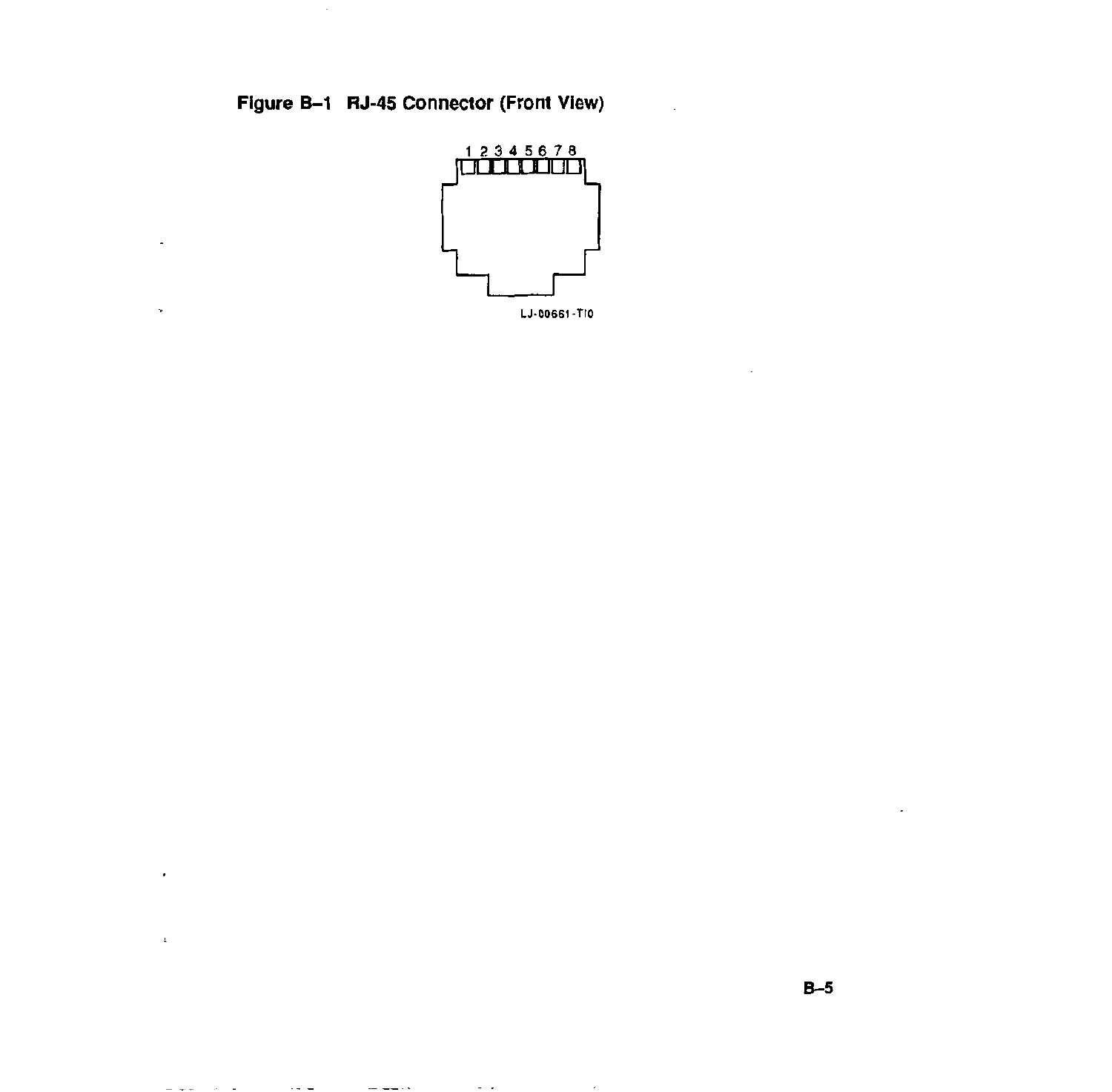•

 $\mathbf{L}$ 

## **Cabling Requirements**

Use one of the following cable types, or its equivalent, to connect your EtherWORKS *Turbo PCI* adapter to the network. The xx stands for cable length in meters for each of the following Digital part numbers.

- l0Base-T twisted-pair cable:
	- BN25G-xx or BN26K-xx-Point-to-point unshielded twisted- $\rightarrow$ pair patch cable to connect an EtherWORKS *Turbo PCI*  adapter to an office wall plate from a repeater.
	- BN26M-xx--Point-to-point shielded twisted-pair office cable to connect an EtherWORKS *Turbo PCI* adapter to a shielded office wall plate.
	- BN24F-xx-Unshielded twisted-pair office cable with crossover (4-conductor,) 2-twisted pair to connect an EtherWORKS *Turbo PCI* adapter to another EtherWORKS *Turbo PCI*  adapter, or an EtherWORKS *Turbo PCI* adapter to an office wall plate from a 900-series DECrepeater.
	- BN26N-xx-Shielded twisted-pair office cable with crossover (4-conductor, 2-twisted pair) to connect an EtherWORKS *Turbo PCI* adapter to another EtherWORKS *Turbo PCI*  adapter, or an EtherWORKS *Turbo PCI* adapter to a shielded office wall plate from a 900-series DECrepeater.
- 10Base2 ThinWire cable:
	- BC16M-xx-ThinWire cable used with an H8223-00 T-connector and an H8225-00 ThinWire terminator when connecting to an office wall plate.
- AUi cable:
	- BNE4C-xx-IEEE 802.3 office transceiver cable
	- BNE3H-xx-{PVC) IEEE 802.3/standard transceiver cable
	- BNE3L-xx-{Plenum) IEEE 802.3/standard transceiver cable

For more information about network configuration, planning, and cabling, refer to the *OPEN DECconnect Applications Guide*  **(PN EC-G2570-42).**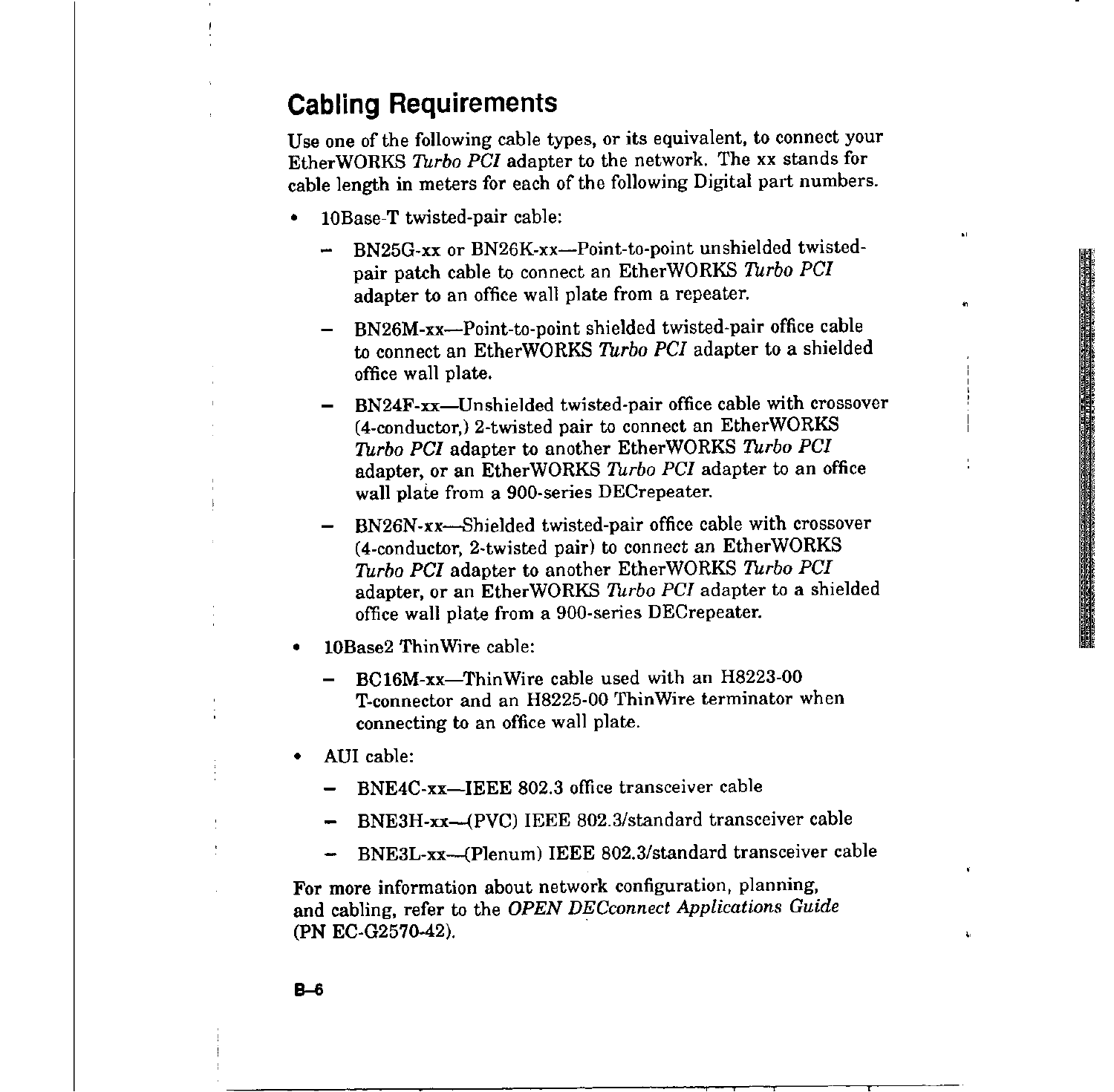## **Related Products**

 $\cdot$ 

The EtherWORKS *Turbo PC!* and *EtherWORKS Turbo PCI TP*  adapters are part of a complete family of low-cost network interface cards developed by Digital Equipment Corporation. Other products include:

EtherWORKS 3 *Turbo* (DE203-AB), a 16-bit ISA card that supports ThinWire connections.

EtherWORKS 3 *Turbo TP* (DE204-AB), a 16-bit ISA card that supports twisted-pair connections.

EtherWORKS 3 *Turbo PLUS* (DE205-AB), a 16-bit ISA card that supports ThinWire, twisted-pair, and thick wire connections.

**Note** \_\_\_\_\_\_\_\_\_ \_

**All** EtherWORKS 3 products feature 128 KB of on-board buffer **RAM.** These products are available in 5- and 25-multipacks. A Limited Lifetime Warranty is available.

EtherWORKS Pocket Ethernet adapter, an external parallel port adapter available in twisted-pair (DEPEA-AA) and ThinWire (DEPEA-BA) models.

EtherWORKS *Turbo EISA* (DE425-AA), a high-performance 32-bit EISA adapter for Ethernet networks.

DEC FDDIcontroller/PCI, a high performance 32-bit PCI-to-FDDI adapter, available in three models: SAS UTP (DEFPA-UA), SAS MMF (DEFPA-AA), and DAS MMF (DEFPA-DA).

DEC FDDI controller/EISA, a high performance 32-bit adapter for FDDI EISA connections. Three models are available: SAS UTP (DEFEA-UA), SAS MMF (DEFEA-AA), and DAS MMF (DEFEA-DA).

Digital also offers FDDI controllers to support TURBOchannel, FUTUREBUS+, XMI, and Q-bus systems.

To order these products, call 800-DIGITAL in the U.S., or your local authorized Digital distributor.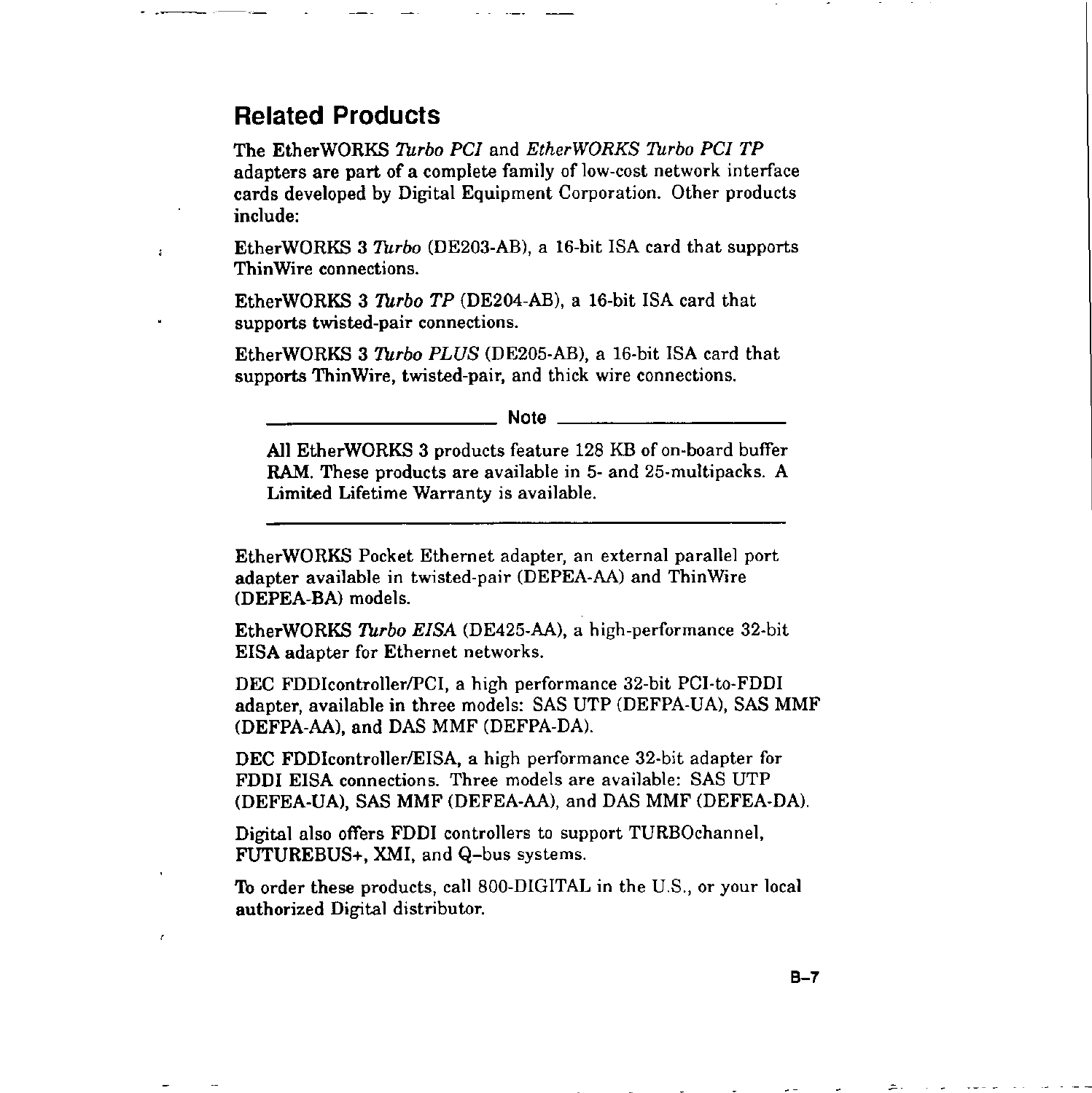# **C International Technical Support**

Table C-1 lists the telephone numbers to call for technical support for the EtherWORKS *Turbo PCI* adapter.

| <b>Country</b>       | <b>Telephone Number</b> |
|----------------------|-------------------------|
| <b>United States</b> | 1-800-354-9000          |
| Australia            | 31-2-5615252            |
| Austria              | 0222-86630-555          |
| Belgium              | 02-7297744              |
| Canada (English)     | 1-800-267-5251          |
| Canada (French)      | 1-800-267-2603          |
| Denmark              | 80301005                |
| Finland              | 90 9800 2878            |
| France               | 1-69874123              |
| Germany              | 01307702                |
| Hong Kong            | 852-4149779             |
| Israel               | 052-592-300             |
| <b>Italy</b>         | 2-1678 20062            |
| Korea                | 82-2-7991114            |
| Malaysia             | 60-3-2300111            |

**Table C-1 International Technical Support Telephone Numbers** 

 $\cdot$   $\cdot$ 

 $\pmb{\mathcal{J}}$ 

 $\overline{\phantom{a}}$ 

**(continued on next page)**